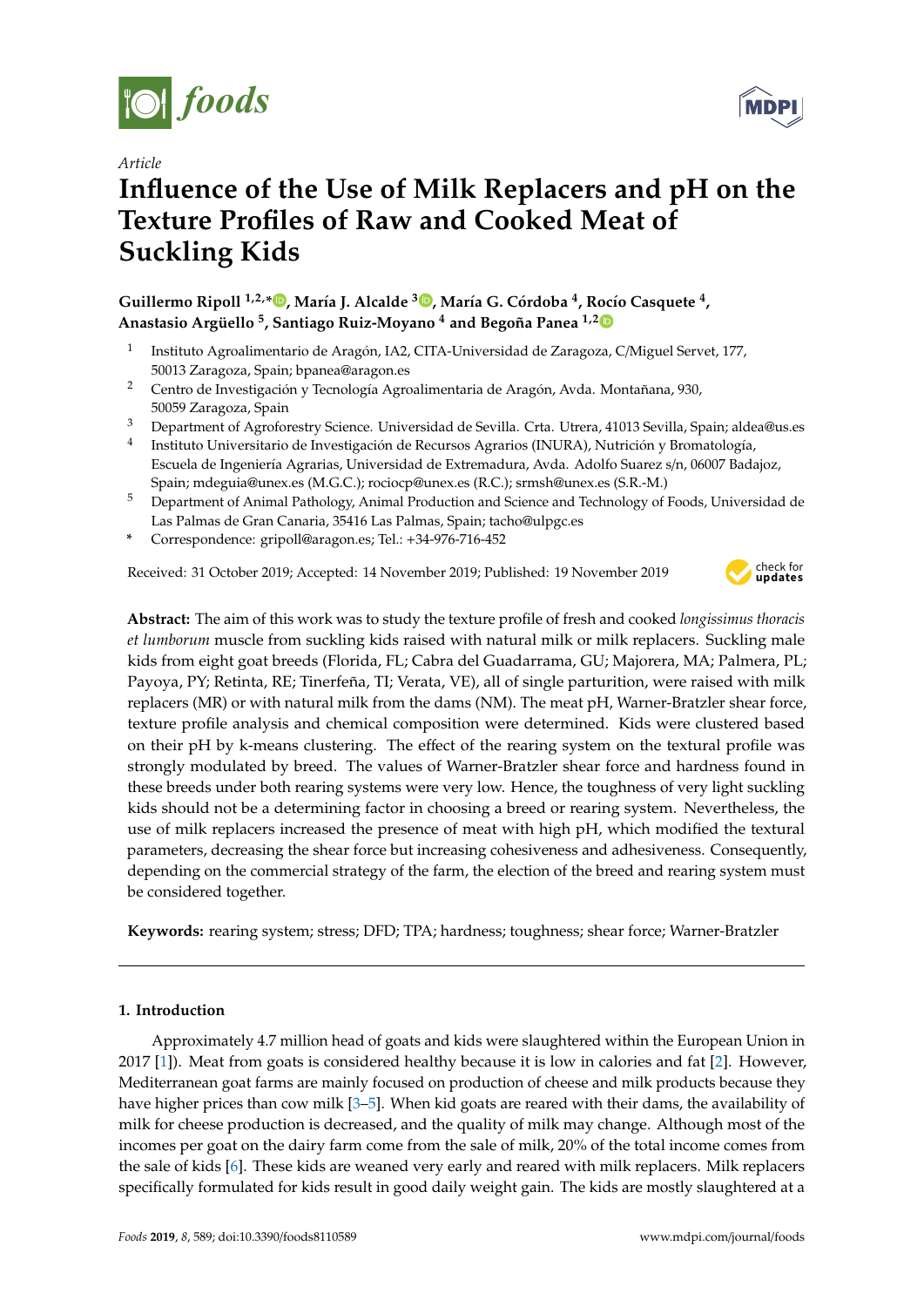very light carcass weight of 5–7 kg, and this meat is perceived by consumers to be of high quality [\[7\]](#page-11-5). However, some farmers believe that kids reared with milk replacers provide tougher meat [\[8\]](#page-11-6) and are opposed to this practice. This belief could be explained by the fact that most of the kid meat with high pH comes from kids raised on milk replacers [\[9\]](#page-11-7), which might induce tough meat. On the other hand, meat of kids reared with milk replacers was preferred by consumers based on its appearance. Additionally, the purchase intentions were greater for kids reared with milk replacers [\[10\]](#page-11-8).

Meat sensory evaluation is determined from a complex interaction of sensory and physical processes during chewing, with tenderness being the most important [\[11\]](#page-11-9). Tenderness is the sensory variable that is most related to the overall appraisal [\[12\]](#page-11-10). Therefore, several instrumental methods have been developed to study the textural characteristics of meat. The most important are the Warner-Bratzler method [\[13\]](#page-11-11), which provides a main variable based on the maximum force to shear the sample and is usually used with cooked meat; few studies have used the Warner-Bratzler method to assess raw meat. The texture profile analysis (TPA) is also a widely used method. This test provides a set of variables describing the rheological characteristics of meat and has been used in both raw and cooked meat. Both instrumental methods are often used as an approximation of sensory tenderness because they are easier and cheaper than sensory analysis. The use of raw meat is quick, but it is cooked meat that is consumed by people. TPA of raw meat predicted sensory tenderness better than the Warner-Bratzler method, but the Warner-Bratzler method was more correlated with the sensory tenderness of cooked meat than the TPA [\[14\]](#page-11-12). Therefore, it seems that the best options to analyze meat tenderness are the TPA for raw meat and the Warner-Bratzler method for cooked meat. There have been some studies about the Warner-Bratzler shear force of suckling kids [\[7](#page-11-5)[,8](#page-11-6)[,15](#page-11-13)[–19\]](#page-11-14), but there have been no such studies using TPA. Because pH and milk quality could affect kid meat texture and because information about TPA of suckling kid meat is scarce, the aim of this work was to study the texture profile of fresh and cooked meat from suckling kids raised with natural milk or milk replacers.

#### **2. Materials and Methods**

#### *2.1. Animals*

All procedures were conducted according to the guidelines of Directive 2010/63/EU on the protection of animals used for experimental and other scientific purposes [\[20\]](#page-11-15). Suckling male kids of eight goat breeds (Florida, FL; Cabra del Guadarrama, GU; Majorera, MA; Palmera, PL; Payoya, PY; Retinta, RE; Tinerfeña, TI; Verata, VE; US) were reared on two or three farms per breed in their respective local areas. Animals were all born from single parturition, and half were raised with milk replacers (MR), while the other half were raised with natural milk from the dams (NM). Kids in the MR rearing system were fed colostrum for the first 2 days and had free access to milk replacer 24 h a day, which was suckled from a teat connected to a unit for feeding a liquid diet. Commercial milk replacers were reconstituted at 17% (w/v) and given warm (40 °C). The main ingredients were skimmed milk ( $\approx$ 60%) and whey. The chemical composition of the milk replacers was as follows: total fat  $25\% \pm 0.6$ , crude protein 24% ± 0.5, crude cellulose 0.1% ± 0.0, ash 7% ± 0.6, Ca 0.8% ± 0.1, Na 0.5% ± 0.2, P 0.7% ± 0.0, Fe 36 mg/kg  $\pm$  4.0, Cu 3 mg/kg  $\pm$  1.7, Zn 52 mg/kg  $\pm$  18.8, Mn 42 mg/kg  $\pm$  14.4, I 0.22 mg/kg  $\pm$  0.06, Se 0.1 mg/kg  $\pm$  0.06 and BHT 65 ppm  $\pm$  30. Kids in the NM rearing system were kept separated from their dams during the day while the dams grazed. At night, they were housed with their dams in a stable and suckled directly from dams with no additional feedstuff. Kids from both rearing systems had no access to concentrates, hay, forages or other supplements. The natural milk of goats at 30 d *postpartum* was collected in the morning, and the chemical composition of the milk was determined using a DMA2001 milk analyzer (Miris Inc., Uppsala, Sweden).

#### *2.2. Carcass Sampling*

The numbers of kids used are shown in Table [1.](#page-2-0) The 246 kids were slaughtered at a live weight of 8.47 kg  $\pm$  0.077 kg. Because the kids of the different breeds were raised in different places, to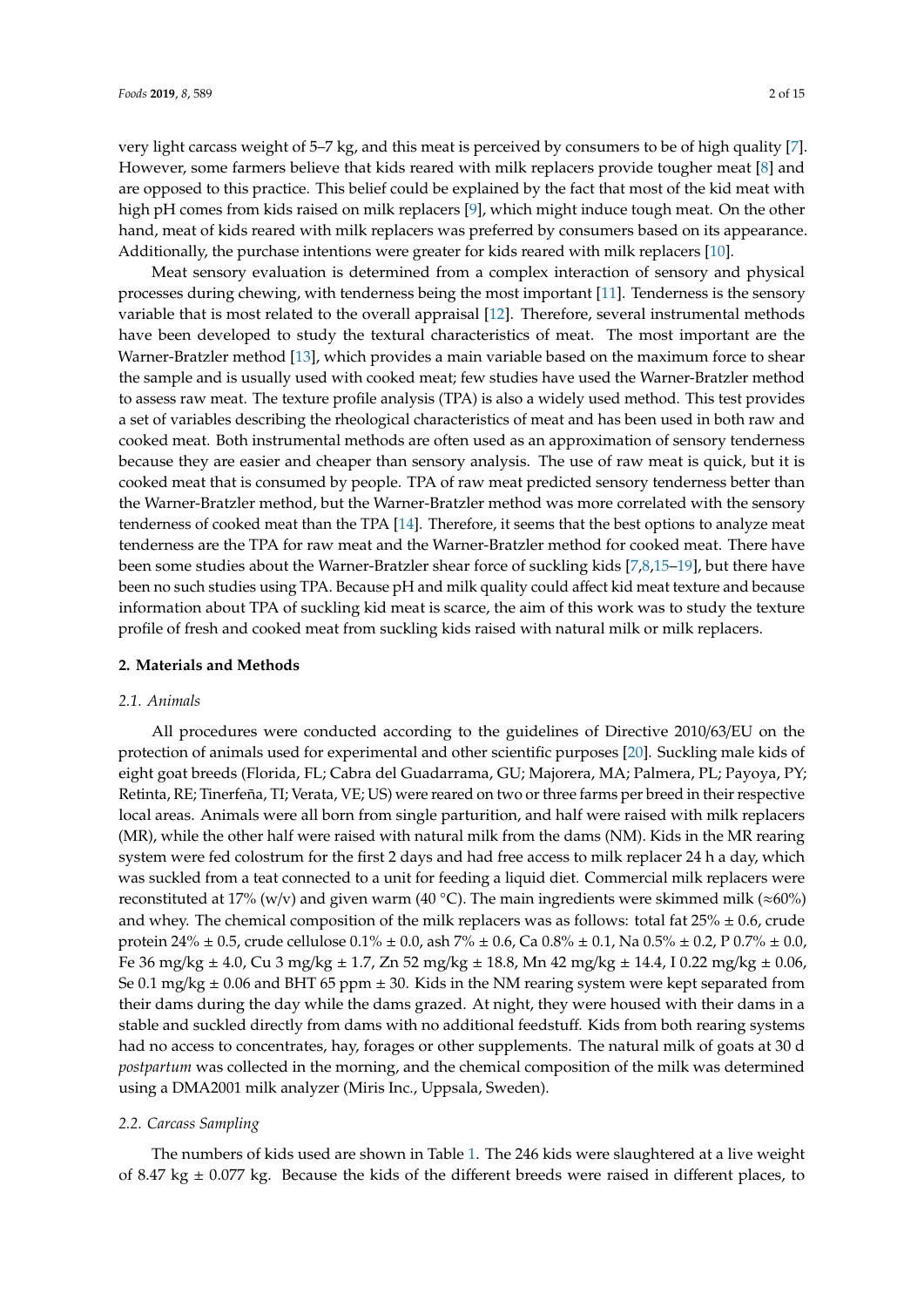minimize the effect of the transport, they were slaughtered in a slaughterhouse close to each farm, hence, the duration of the transport from farm to slaughterhouse ranged from 30 to 60 min. The animals of different groups and farms were never mixed during transport or at the slaughterhouse. Standard commercial procedures according to the European normative for protection of animals at the time of killing [\[21\]](#page-12-0) were followed. Head-only electrical stunning was applied (1.00 A) to kids, which were then exsanguinated and dressed. Thereafter, the hot carcasses, including head and kidneys, were weighed to achieve a hot carcass weight (HCW) of  $4.97$  kg  $\pm$  0.061 kg. Afterwards, the carcasses were hung by the Achilles tendon and chilled for 24 h at 4 ℃.

| <b>Breed</b>           | Protein, %           | Fat, $%$             | Lactose, % |
|------------------------|----------------------|----------------------|------------|
| Florida                | 3.79 <sup>b</sup>    | $5.11$ bc            | 4.05       |
| Cabra del Guadarrama   | 3.35 <sup>c</sup>    | 4.09 <sup>e</sup>    | 4.10       |
| Majorera               | 4.55 <sup>a</sup>    | $4.78$ cd            | 4.11       |
| Palmera                | 4.54 <sup>a</sup>    | 5.40 <sup>ab</sup>   | 4.16       |
| Payoya                 | 3.78 <sup>b</sup>    | $4.29$ de            | 4.19       |
| Retinta                | 3.79 <sup>b</sup>    | 5.38 ab              | 4.20       |
| Tinerfeña              | 4.30 <sup>a</sup>    | $4.58$ <sup>de</sup> | 4.10       |
| Verata                 | $4.22$ <sup>ab</sup> | 5.82 $a$             | 4.25       |
| Standard error         | 0.147                | 0.181                | 0.062      |
| Breed effect (p-value) | < 0.001              | < 0.001              | 0.33       |

<span id="page-2-0"></span>**Table 1.** Means, standard error and *p*-value for breed effect on proximal composition of natural milk 30 d post birth in eight goat breeds.

Different superscripts indicate significant differences (*p* < 0.05).

After carcass chilling, the *longissimus thoracis et lumborum* muscle of both the left and right halves of the carcasses were extracted and sliced. The pH was measured on the left *longissimus thoracis* with a pH-meter equipped with a Crison 507 penetrating electrode (Crison Instruments S.A., Barcelona, Spain). Then, the left *longissimus thoracis* was vacuum packed and frozen at −20 ◦C until chemical composition analyses. The right *longissimus thoracis* was vacuum packed, aged for 3 days at 4 ◦C in darkness and frozen at −20 ◦C until Warner-Bratzler maximum stress determination. The *longissimus lumborum* muscle of both the left and right half carcasses were extracted, vacuum packed, aged for 3 days and frozen at −20 ◦C until TPA of raw and cooked meat, respectively.

#### *2.3. Meat Chemical Composition*

The moisture content of meat (Moist) was determined by dehydration at 100 ◦C to a constant weight by the ISO recommended methods (ISO, 1973). Crude protein (CP) was determined following the Kjeldahl method [\[22\]](#page-12-1). Intramuscular fat content (IMF) was quantified using the method of Bligh and Dyer [\[23\]](#page-12-2). Ash content was assessed by dividing the weight before and after ignition in a muffle furnace for 8 h [\[22\]](#page-12-1) (Ash). Analyses were run in duplicate and expressed as the percentage of fresh meat. Non-protein nitrogen (NPN) was determined by the Nessler method using 4 g of sample after protein precipitation with 0.6 M perchloric acid, and amino acid nitrogen (AN) was determined from the 0.6 M perchloric acid protein precipitation fraction after peptide precipitation with 10% sulfosalicylic acid as described in Benito, et al. [\[24\]](#page-12-3).

#### *2.4. Meat Texture*

An Instron machine model 5543 (Instron Limited, Cerdanyola, Spain) was used to determine the shear force of cooked *longissimus thoracis* (LT). Samples were thawed in tap water for 4 h until they reached an internal temperature of 16–19 ◦C. Then, the samples were heated in a water bath at 75 °C to an internal temperature of 70 °C. Temperature was controlled with a Testo 108-2 waterproof food thermometer with a Type T thermocouple (Instrumentos Testo S.A., Cabrils, Spain). Then, the steaks were cooled overnight at room temperature. Cross-sectioned meat blocks of 1 cm<sup>2</sup> and a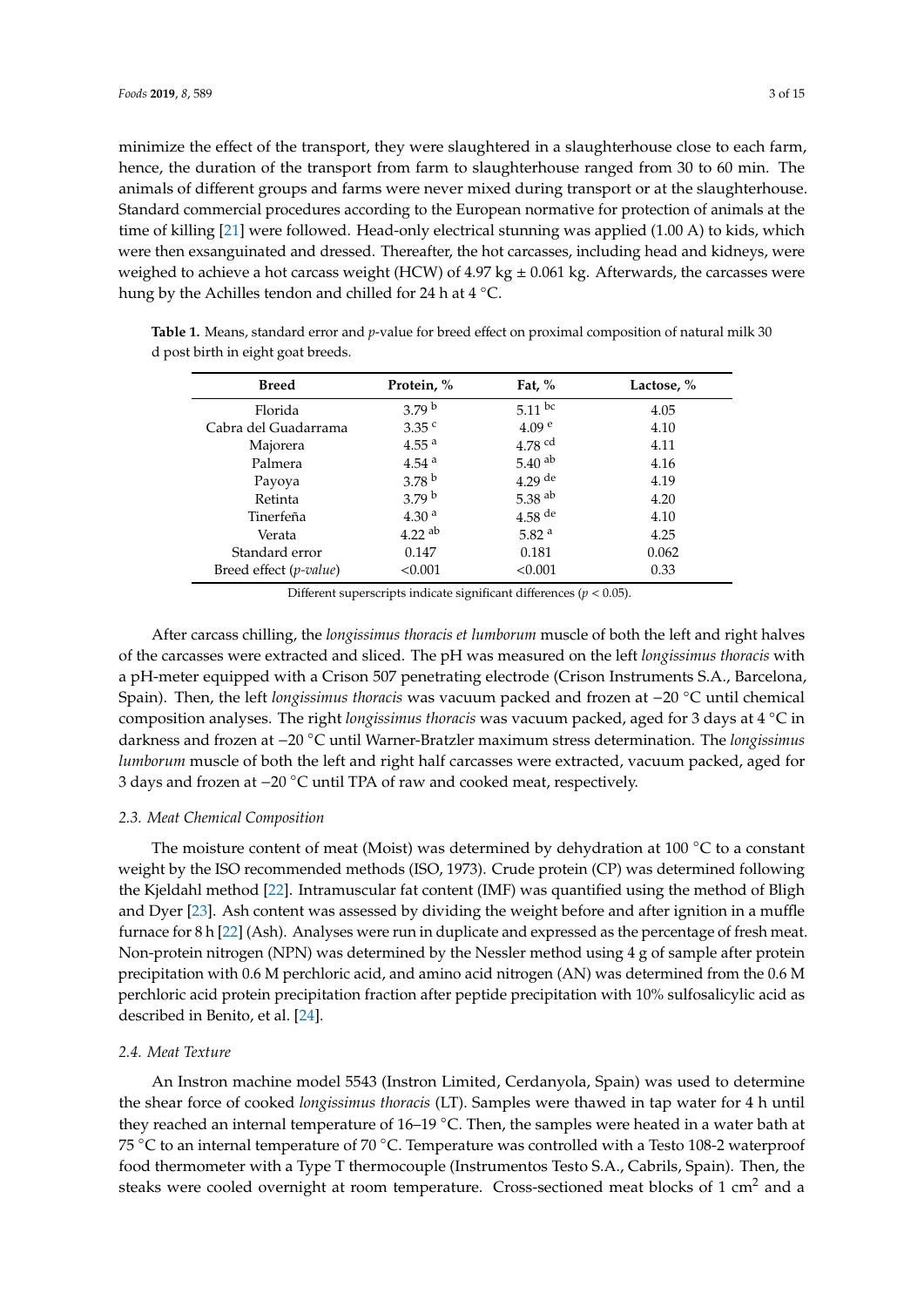3 cm length were measured with a Mitutoyo digital caliper (Mitutoyo Co., Kawasaky, Japan) with a resolution of 0.01 mm. The samples were sheared perpendicularly to the long axis of the block using a Warner-Bratzler device with a cross-head speed of 2.5 mm s<sup>-1</sup>. The maximum stress (load at maximum peak shear force per unit of cross-section, in N cm<sup>-2</sup>) was determined.

Samples of *longissimus lumborum* (LL) were thawed in tap water for 4 h until they reached an internal temperature of 16–19 ◦C. Then, samples of the left LL were heated in a water bath at 75 ◦C to an internal temperature of 70  $^{\circ}$ C; samples of the right LL remained raw. TPA was performed at room temperature using a TA.XTA2i texture analyzer (Stable Micro Systems, Godalming, UK). One cylinder with a 1.5 cm height and 2 cm diameter was prepared from every sample. A double compression cycle test was performed at up to 50% compression of the original portion height with an aluminum cylinder probe with a 6 cm diameter. A time of 5 s was allowed to elapse between the two compression cycles. Force–time deformation curves were obtained with a 250 N load cell applied at a cross-head speed of 1 mm/s. The following parameters were quantified: hardness (maximum force of the first compression cycle required to compress the sample, N), adhesiveness (negative area under the abscissa after the first compression, N·s), springiness (ability of the sample to recover its original form after the deforming force was removed, cm), cohesiveness (extent to which the sample could be deformed prior to rupture, dimensionless), chewiness (work required to masticate a solid food before swallowing, J) and resilience (ability of a product to recover its original height, dimensionless).

#### *2.5. Statistical Analysis*

All statistics were calculated using the XLSTAT statistical package v.3.05 (Addinsoft, New York, NY, USA). Studied variables were analyzed using the ANCOVA procedure with the breed (B) and the rearing system (RS) as fixed effects and the hot carcass weight (HCW) as a covariate. Least square means were adjusted for an HCW of 4.965 kg, and differences were tested with the Bonferroni test at a 0.05 level of significance. Pearson's correlations between the raw studied variables and between the residuals of variables were calculated. Principal component analysis (PCA) was performed by projecting the pH, chemical composition and textural variables as active variables and the rearing system and breed as supplementary data to highlight the associations between the loadings of the variables [\[25\]](#page-12-4). There was used the varimax rotation and a biplot of variables and centroids were plotted. Kids were clustered together based on their pH by k-means clustering using Wilk's lambda as classification criterion. The statistical procedure tested the classification from 2 to 5 clusters to maximize the intergroup variability and minimize the intragroup variability. The number of clusters was selected to ensure significant pH differences among all clusters and to avoid clusters formed by 10 or fewer observations. The inter- and intra-class variabilities of the clusters were 80.8% and 19.2%. Then, ANCOVA was carried out for the pH and texture variables, with the pH cluster as a fixed effect and HCW as a covariate. A Duncan test was used to compare means, with a significance of *p* < 0.05. The independence between the rearing system and the pH clusters was tested with the  $\chi^2$  test.

#### **3. Results**

#### *3.1. Chemical Composition of Natural Milk and Longissimus Thoracis Muscle*

The chemical composition of the natural milk of goats is shown in Table [1.](#page-2-0) Differences between breeds were found in protein and fat percentages (*p* < 0.001). Majorera, Palmera and Tinerfeña had the highest values of protein, while Cabra del Guadarrama had the lowest such value. In addition, Cabra del Guadarrama had the lowest value of fat, and Verata had the highest value. The lactose percentages ranged from 4.05 to 4.25 without differences among breeds ( $p > 0.05$ ).

The chemical composition of longissimus thoracis muscle is shown in Table [2.](#page-4-0) The pH at 24 h ranged from 5.53 to 6.16. There was a significant interaction between breed and rearing system  $(p < 0.001)$ . Most of the breeds had the same pH when the kids were reared in both rearing systems. However, the Payoya and Tinerfeña kids reared with milk replacers had greater pH than those kids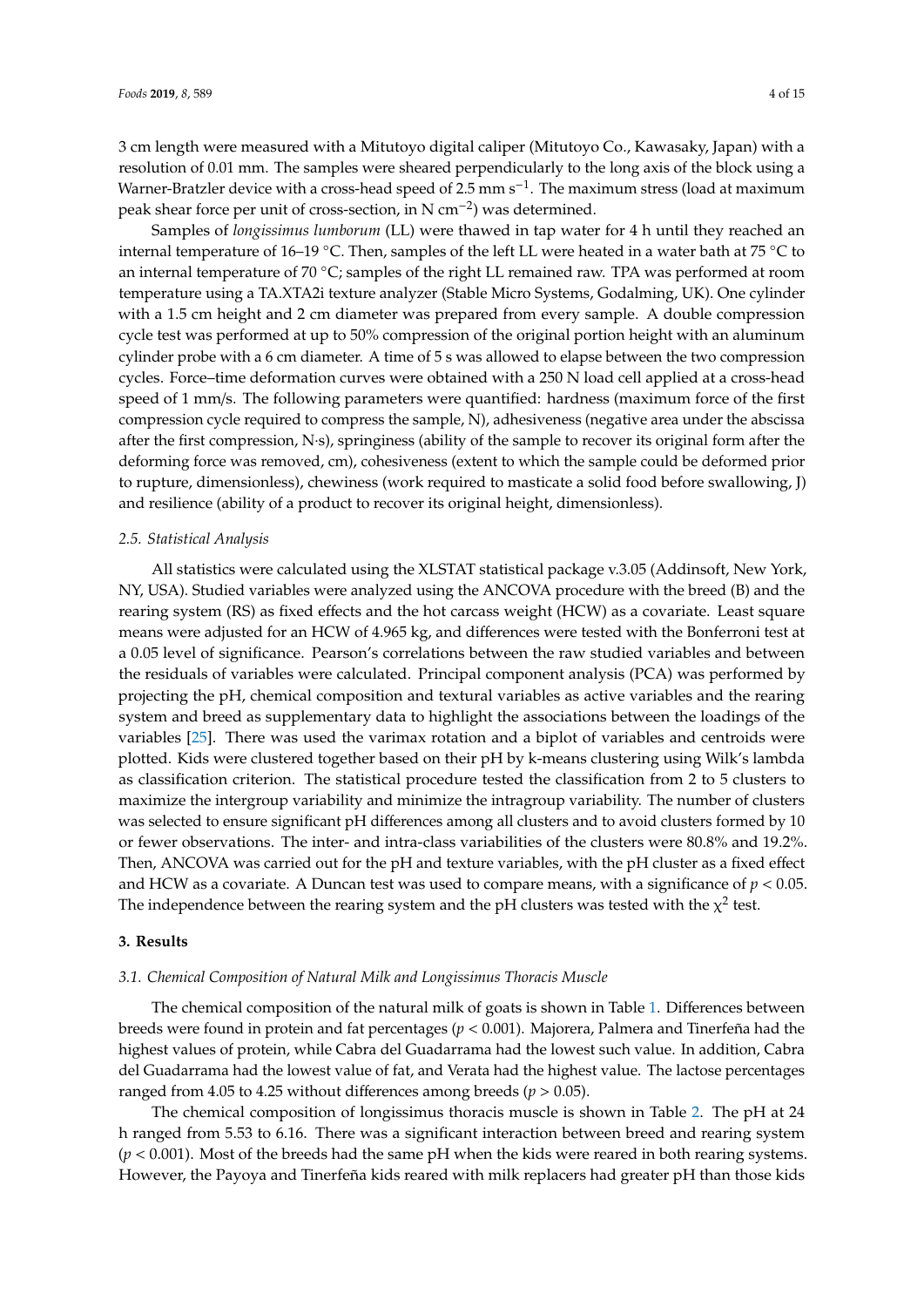| RS        | $\mathbf n$ | pH 24 h              | Moist, $%$            | IMF, $%$              | $CP, \%$              | Ash, $%$              | NPN, mg/g                | AN, mg/g                    |
|-----------|-------------|----------------------|-----------------------|-----------------------|-----------------------|-----------------------|--------------------------|-----------------------------|
| MR        | 15          | $5.69$ <sup>de</sup> | 78.03 <sup>a</sup>    | $1.88$ <sup>def</sup> | $18.30$ de            | 1.18 <sup>ab</sup>    |                          | $0.822$ cde                 |
| NM        | 15          | $5.61$ efg           | 77.11 <sup>ab</sup>   | $1.97$ def            | $18.68$ cd            | 1.18 <sup>ab</sup>    | $3.491$ bcd              | $1.043$ bcd                 |
| MR        | 15          | 5.66 $\rm ^{ef}$     | $76.88$ <sup>ab</sup> | 4.29 <sup>a</sup>     | 19.25 cd              | $1.11$ abc            | 5.454 $a$                | 0.236 <sup>g</sup>          |
| NM        | 16          | 5.67 de              | 71.36 f               | 5.16 <sup>a</sup>     | 23.99 ab              | 0.96 <sup>e</sup>     | $4.699$ <sup>ab</sup>    | $0.290$ fg                  |
| <b>MR</b> | 16          | 5.81 <sup>c</sup>    | 74.50 $d$             | $1.78$ <sup>def</sup> | $23.22^{b}$           | $1.08$ bcd            | 3.047 bcde               | 1.619 <sup>a</sup>          |
| NM        | 16          | $5.86$ $\mathrm{c}$  | 73.16 <sup>e</sup>    | $0.89$ <sup>f</sup>   | 24.97 <sup>a</sup>    |                       |                          | $1.426$ <sup>ab</sup>       |
| <b>MR</b> | 15          | 6.16 <sup>a</sup>    | 75.31 cd              | $1.72$ def            | $24.05$ <sup>ab</sup> | 1.16 <sup>ab</sup>    | $2.802$ bcde             | $0.826$ cde                 |
| NM        | 16          | $5.85$ <sup>c</sup>  | $74.07$ <sup>de</sup> | $1.29$ ef             | 23.82 ab              | $1.01$ <sup>de</sup>  | $1.743$ def              | $1.422$ <sup>ab</sup>       |
| MR        | 16          | 5.80 <sup>c</sup>    | 76.88 ab              | $1.63$ ef             | 16.89 <sup>e</sup>    | 1.17 <sup>ab</sup>    | $2.244$ cde              | $0.471$ efg                 |
| NM        | 14          | $5.78$ <sup>cd</sup> | $76.90$ <sup>ab</sup> | $1.11$ <sup>f</sup>   | $20.30$ $c$           | $1.12$ <sup>abc</sup> | $2.695$ cde              | $0.635$ def                 |
| <b>MR</b> | 15          | 5.53 8               | 78.08 <sup>a</sup>    | $2.68$ bcd            | $19.51$ cd            | $1.10$ abc            | $1.466$ ef               | $0.790$ cde                 |
| NM        | 15          | $5.55$ <sup>fg</sup> | $76.17$ bc            | 2.97 <sup>bc</sup>    | $19.25$ cd            | 1.21 <sup>a</sup>     | $2.210$ cdef             | $1.113$ bc                  |
| MR        | 16          | 6.01 <sup>b</sup>    | $75.06$ cd            | $1.32$ ef             | $23.81$ <sup>ab</sup> | $1.08$ bcd            | $3.513$ bc               | $0.983$ cd                  |
| NM        | 16          | 5.88 <sup>c</sup>    | $74.66$ <sup>d</sup>  | $1.45$ ef             | $23.56$ <sup>ab</sup> | $1.04$ cde            | $2.602$ cde              | $1.754$ <sup>a</sup>        |
| <b>MR</b> | 15          | $5.84$ $\degree$     | $76.99$ <sup>ab</sup> | $3.16^{b}$            | $18.22$ de            | 0.96 <sup>e</sup>     | $2.699$ cde              | $0.685$ <sup>de</sup>       |
| NM        | 15          | $5.79$ cd            | $76.19 \text{ bc}$    | $2.16$ cde            | $19.41$ cd            |                       | $0.476$ <sup>f</sup>     | $0.688$ <sup>de</sup>       |
| s.e.      |             | 0.039                | 0.441                 | 0.324                 | 0.511                 | 0.031                 | 0.363                    | 0.080                       |
| B         |             | < 0.001              | < 0.001               | 0.001                 | < 0.001               | 0.001                 | < 0.001                  | < 0.001                     |
| <b>RS</b> |             | 0.006                | < 0.001               | 0.26                  | < 0.001               | 0.47                  | 0.002                    | < 0.001                     |
| $B*RS$    |             | < 0.001              | < 0.001               | 0.11                  | < 0.001               | < 0.001               | < 0.001                  | < 0.001                     |
|           |             |                      |                       |                       |                       |                       | $1.10$ abc<br>$1.09$ bcd | $3.086$ bcde<br>$1.702$ def |

<span id="page-4-0"></span>**Table 2.** Value of pH at 24 h and chemical composition of *longissimus thoracis* muscle of kids reared with milk replacer (MR) or natural milk from their dams (NM).

breed and rearing system (*p* < 0.001). Therefore, kids of Guadarrama, Majorera and Payoya fed natural milk (NM) had a greater percentage of protein than kids fed milk replacers (MR) (*p* < 0.05). However, the kids of the other breeds had a similar percentage of protein in both rearing systems ( $p > 0.05$ ).

† B, Breed; RS, Rearing system; s.e., standard error; Moist, percentage of moisture on fresh basis; IMF, percentage of intramuscular fat on fresh basis; CP, percentage of crude protein on fresh basis; Ash, percentage of ashes on fresh basis; NPN, non-protein nitrogen in mg/g fresh meat; AN, amino acid nitrogen in mg AN/g fresh meat; FL, Florida; GU, del Guadarrama; MA, Majorera; PL, Palmera; PY, Payoya; RE, Retinta; TI, Tinerfeña; VE, Verata. Least square means has been adjusted for an HCW of 4.965 Kg. Different superscripts indicate significant differences (*p* < 0.05).

#### *3.2. Meat Texture*

The texture profile of raw longissimus thoracis muscle is shown in Table [3.](#page-5-0) The interaction between rearing system and breed was significant ( $p < 0.001$ ) for every variable, but in general, the effect was more noticeable for breed than for rearing system. The Retinta breed was mostly affected by the rearing system, with a higher hardness in the milk replacer system than in the natural system, whereas adhesiveness, cohesiveness and resilience presented higher values for the natural milk system. In the Majorera breed, the rearing system affected only springiness and resilience, both of which were higher in the natural milk system than in the milk replacer system. In contrast, in the Verata breed, springiness was higher in the natural milk system than in the milk replacer system, with the rest of the variables being unaffected. Finally, in the Payoya breed, the only variable affected by the rearing system was chewiness, which was higher in the natural milk system than in the milk replacer system. The Florida, Cabra del Guadarrama, Palmera and Tinerfeña breeds were not affected at all (*p* < 0.05).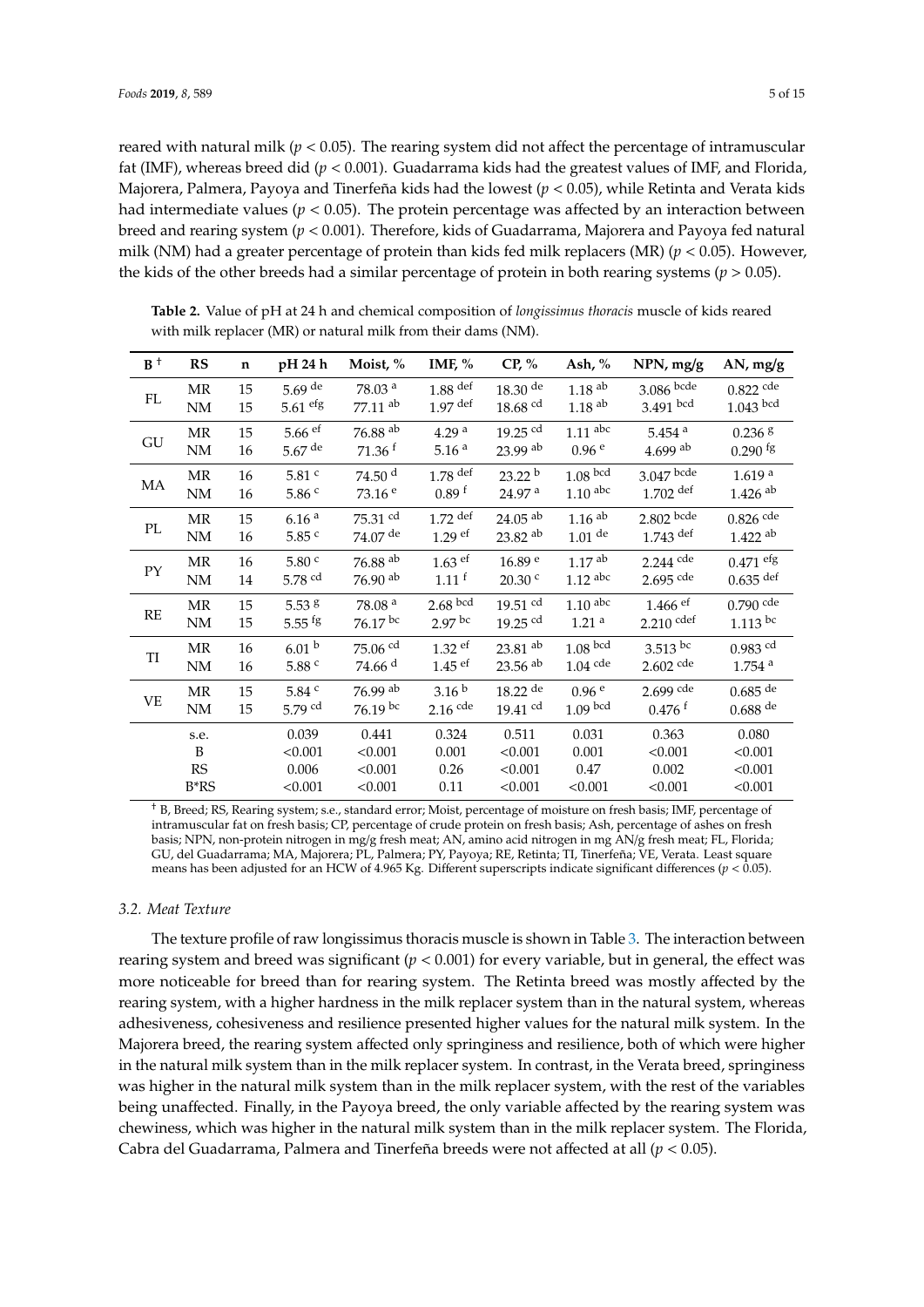| $B^+$ | RS        | <b>Hardness</b><br>(N) | $(-N\cdot s)$        | (cm)                  | Adhesiveness Springiness Cohesiveness Chewiness<br>$(-)$ | $(J·10-2)$           | Resilience<br>$(-)$    |
|-------|-----------|------------------------|----------------------|-----------------------|----------------------------------------------------------|----------------------|------------------------|
| FL    | <b>MR</b> | $14.38$ bcd            | $0.26$ <sup>ab</sup> | $0.83$ bcd            | $0.45$ <sup>ab</sup>                                     | $5.18$ <sup>cd</sup> | $0.246$ <sup>ab</sup>  |
|       | NM        | $14.97$ bcd            | $0.21$ c             | $0.87$ <sup>abc</sup> | $0.47$ <sup>ab</sup>                                     | $6.60$ bcd           | $0.247$ <sup>ab</sup>  |
| GU    | MR        | $10.46$ <sup>d</sup>   | 0.09 <sup>c</sup>    | $0.90$ <sup>ab</sup>  | $0.44$ <sup>ab</sup>                                     | 4.10 <sup>d</sup>    | $0.231$ abc            |
|       | NM        | 11.97 cd               | $0.11$ c             | $0.90$ <sup>ab</sup>  | $0.47$ <sup>ab</sup>                                     | $5.08$ <sup>cd</sup> | $0.265$ <sup>a</sup>   |
| MA    | <b>MR</b> | $11.90$ cd             | $0.11$ $c$           | $0.80$ cd             | $0.44$ ab                                                | 4.14 $d$             | $0.195$ <sup>c</sup>   |
|       | NM        | $14.21$ <sup>cd</sup>  | 0.17 <sup>c</sup>    | $0.89$ <sup>ab</sup>  | $0.47$ <sup>ab</sup>                                     | $5.96$ bcd           | $0.252$ <sup>ab</sup>  |
| PA    | <b>MR</b> | $17.60$ bcd            | $0.37$ bc            | 0.93 <sup>a</sup>     | $0.46$ <sup>ab</sup>                                     | $7.44~\rm{bc}$       | $0.263$ <sup>a</sup>   |
|       | <b>NM</b> | $14.99$ bcd            | $0.21$ c             | $0.89$ <sup>ab</sup>  | 0.48 <sup>a</sup>                                        | $6.37$ bcd           | $0.266$ <sup>a</sup>   |
| PY    | <b>MR</b> | $18.74$ bc             | $0.29$ bc            | $0.86$ abc            | $0.43$ <sup>ab</sup>                                     | $6.80$ bcd           | $0.242$ <sup>ab</sup>  |
|       | NM        | $33.41$ <sup>a</sup>   | $0.34~\rm{bc}$       | $0.84~^{\rm abcd}$    | 0.41 <sup>b</sup>                                        | 11.35 <sup>a</sup>   | $0.240$ <sup>ab</sup>  |
| RE    | MR        | 22.22 <sup>b</sup>     | 0.96 <sup>a</sup>    | $0.86$ abc            | $0.35$ c                                                 | $6.58$ bcd           | $0.120$ d              |
|       | NM        | $13.81$ cd             | 0.53 <sup>b</sup>    | $0.91$ <sup>ab</sup>  | 0.48 <sup>a</sup>                                        | 5.77 bcd             | $0.210$ bc             |
| TI    | <b>MR</b> | $12.14$ cd             | $0.14$ $c$           | 0.90 <sup>ab</sup>    | $0.45$ <sup>ab</sup>                                     | $4.67$ cd            | $0.237$ <sup>ab</sup>  |
|       | NM        | $17.88$ bcd            | $0.26$ bc            | $0.89$ <sup>ab</sup>  | $0.47$ <sup>ab</sup>                                     | $7.28~\rm{bc}$       | $0.246$ <sup>ab</sup>  |
| VE    | <b>MR</b> | $16.72$ bcd            | $0.31$ bc            | $0.89$ <sup>ab</sup>  | $0.46$ <sup>ab</sup>                                     | $8.74$ <sup>ab</sup> | $0.210^{bc}$           |
|       | NM        | $14.45$ bcd            | $0.21$ c             | 0.78 <sup>d</sup>     | $0.47$ <sup>ab</sup>                                     | $5.16$ <sup>ab</sup> | $0.236$ <sup>abc</sup> |
|       | s.e.      | 1.662                  | 0.058                | 0.016                 | 0.013                                                    | 0.641                | 0.009                  |
|       | B         | < 0.001                | < 0.001              | < 0.001               | < 0.001                                                  | < 0.001              | < 0.001                |
|       | RS        | 0.086                  | 0.044                | 0.773                 | < 0.001                                                  | 0.023                | < 0.001                |
|       | $B*RS$    | < 0.001                | < 0.001              | < 0.001               | < 0.001                                                  | < 0.001              | < 0.001                |

<span id="page-5-0"></span>**Table 3.** Texture profile of raw *longissimus lumborum* muscle of suckling kids reared with milk replacer (MR) or natural milk from their dams (NM).

† B, Breed; RS, Rearing system; s.e., standard error; FL, Florida; GU, del Guadarrama; MA, Majorera; PL, Palmera; PY, Payoya; RE, Retinta; TI, Tinerfeña; VE, Verata. Least square means has been adjusted for an HCW of 4.965 Kg. Different superscripts indicate significant differences (*p* < 0.05).

Regarding the breed effect on the raw texture profile, the Retinta breed presented higher values for adhesiveness, and Verata had the highest values for chewiness, independent of the rearing system  $(p < 0.05)$ . In addition, in the milk replacer system, Retinta presented the lowest values for cohesiveness and resilience, whereas Cabra del Guadarrama presented the lowest chewiness values, and Palmera presented the highest values for resilience. In the natural milk system, Payoya presented higher values for chewiness than the other breeds ( $p < 0.05$ ). Chewiness was affected only by breed ( $p < 0.001$ ).

The texture profile of cooked longissimus thoracis muscle is shown in Table [4.](#page-6-0) The interaction between rearing system and breed was significant  $(p < 0.001)$  for every variable except chewiness  $(p > 0.05)$ . The rearing system affected the hardness, adhesiveness, springiness and cohesiveness only of Retinta kids. The use of milk replacers increased the two first variables and decreased the two latter variables ( $p < 0.05$ ). There was an effect of breed but not rearing system on chewiness  $(p < 0.001)$ . The resilience of Florida and Retinta was increased and decreased, respectively, by the use of milk replacers ( $p < 0.05$ ). Cooking had a great effect, decreasing hardness and adhesiveness while decreasing cohesiveness. Chewiness and resilience were slightly affected by cooking, and springiness was not affected.

The Warner-Bratzler maximum stress is shown in Figure [1.](#page-6-1) The maximum stress was affected by the significant interaction ( $p = 0.0002$ ) between the breed and rearing system. In addition, the covariate of HCW was also significant ( $p = 0.004$ ). The maximum stress of Payoya and Retinta were affected by the rearing system (*p* < 0.05) but in opposite ways. Florida, Guadarrama, Payoya, Retinta and Verata had maximum stress values greater than 30 N cm−2, while Majorera, Palmera and Tinerfeña had lower values ( $p < 0.05$ ).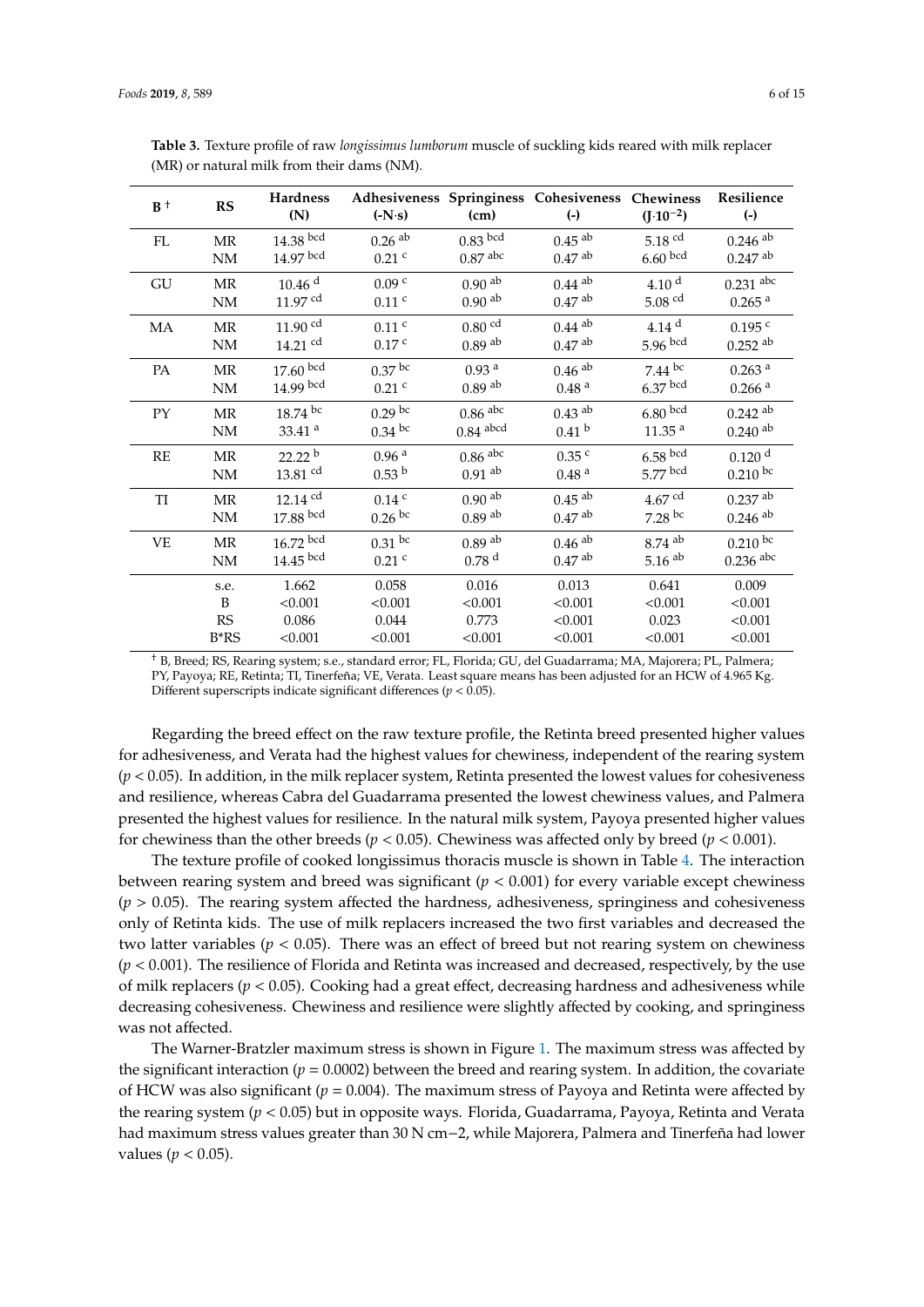| B  | $RS^+$    | <b>Hardness</b><br>(N) | $(-N\cdot s)$        | (cm)                | Adhesiveness Springiness Cohesiveness Chewiness<br>$(-)$ | $(J·10-2)$             | Resilience<br>$(-)$   |
|----|-----------|------------------------|----------------------|---------------------|----------------------------------------------------------|------------------------|-----------------------|
| FL | <b>MR</b> | $8.17$ <sup>de</sup>   | $0.002$ c            | 0.83 <sup>a</sup>   | 0.77 <sup>a</sup>                                        | $5.42$ cde             | $0.36$ <sup>ab</sup>  |
|    | NM        | $9.08$ <sup>de</sup>   | $0.008$ $c$          | 0.85 <sup>a</sup>   | $0.75$ <sup>abc</sup>                                    | $5.86$ cde             | 0.30 <sup>c</sup>     |
| GU | <b>MR</b> | $8.27$ <sup>de</sup>   | $0.008$ $^{\rm c}$   | 0.86 <sup>a</sup>   | $0.65$ <sup>d</sup>                                      | 4.67 e                 | $0.31$ bc             |
|    | NM        | $8.51$ <sup>de</sup>   | $0.026$ c            | 0.82 <sup>a</sup>   | $0.65$ <sup>d</sup>                                      | 4.53 e                 | 0.29 <sup>c</sup>     |
| MA | <b>MR</b> | 6.92 e                 | 0.010 c              | 0.87 <sup>a</sup>   | $0.71$ abcd                                              | 4.36 <sup>e</sup>      | $0.33$ bc             |
|    | NM        | $7.77$ de              | $0.040^{bc}$         | 0.88 <sup>a</sup>   | $0.73$ abcd                                              | $5.09$ <sup>de</sup>   | $0.34$ <sup>abc</sup> |
| PA | <b>MR</b> | $8.13$ de              | $0.034$ bc           | 0.90 <sup>a</sup>   | $0.70$ abcd                                              | $5.13$ cde             | $0.32$ bc             |
|    | NM        | $8.77$ <sup>de</sup>   | $0.035$ bc           | 0.86 <sup>a</sup>   | $0.68$ cd                                                | $5.23$ cde             | $0.32$ bc             |
| PY | <b>MR</b> | $11.72$ <sup>cd</sup>  | $0.012$ $c$          | 0.85 <sup>a</sup>   | $0.76$ <sup>ab</sup>                                     | $7.55$ <sup>abc</sup>  | 0.39 <sup>a</sup>     |
|    | NM        | $10.38$ cde            | $0.012$ $^{\rm c}$   | 0.85 <sup>a</sup>   | $0.74$ abc                                               | $6.68$ bcde            | $0.34$ abc            |
| RE | MR        | 28.14 <sup>a</sup>     | $0.271$ <sup>a</sup> | 0.66 <sup>b</sup>   | $0.52$ <sup>e</sup>                                      | 9.12 <sup>a</sup>      | $0.14$ <sup>e</sup>   |
|    | NM        | 17.53 <sup>b</sup>     | 0.092 <sup>b</sup>   | 0.80 <sup>a</sup>   | $0.65$ <sup>d</sup>                                      | 8.31 <sup>ab</sup>     | 0.23 <sup>d</sup>     |
| TI | MR        | $8.23$ <sup>de</sup>   | $0.016$ $c$          | 0.92 <sup>a</sup>   | $0.70$ abcd                                              | $5.33$ cde             | $0.33$ bc             |
|    | NM        | $9.08$ <sup>de</sup>   | $0.037$ bc           | 0.89 <sup>a</sup>   | $0.69$ bcd                                               | $5.58$ cde             | 0.30 <sup>c</sup>     |
| VE | MR        | $15.01$ bc             | $0.039$ bc           | 0.82 <sup>a</sup>   | $0.70$ abcd                                              | $8.51$ <sup>ab</sup>   | 0.28 <sup>c</sup>     |
|    | NM        | $11.96$ cd             | $0.012$ c            | $0.84$ <sup>a</sup> | $0.77$ abcd                                              | $7.54$ <sup>abcd</sup> | $0.32$ bc             |
|    | s.e.      | 0.919                  | 0.013                | 0.023               | 0.016                                                    | 0.489                  | 0.012                 |
|    | B         | < 0.001                | < 0.001              | < 0.001             | < 0.001                                                  | < 0.001                | < 0.001               |
|    | RS        | 0.002                  | 0.011                | 0.365               | 0.042                                                    | 0.518                  | 0.859                 |
|    | $B*RS$    | < 0.001                | < 0.001              | 0.001               | < 0.001                                                  | 0.438                  | < 0.001               |

<span id="page-6-0"></span>**Table 4.** Texture profile of cooked *longissimus lumborum* muscle of suckling kids reared with milk replacer (MR) or natural milk from their dams (NM).

<sup>†</sup> B, Breed; RS, Rearing system; s.e., standard error; FL, Florida; GU, del Guadarrama; MA, Majorera; PL, Palmera; PY, Payoya; RE, Retinta; TI, Tinerfeña; VE, Verata. Least square means has been adjusted for an HCW of 4.965 Kg.<br> Different superscripts indicate significant differences ( $p < 0.05$ ).

<span id="page-6-1"></span>

milk replacer (MR) or natural milk from their dams (NM). Different superscripts indicate significant differences ( $p < 0.05$ ). **Figure 1.** Warner-Bratzler maximum stress of *longissimus thoracis* muscle from kids reared with

# differences (*p < 0.05*). *3.3. Principal Component Analysis and Correlations*

*3.3. Principal Component Analysis and Correlations*  There were many significant correlations among the studied variables. Warner-Bratzler maximum stress was significantly correlated with the TPA results of raw and cooked meat ( $p < 0.001$ ), except for chewiness (raw) and resilience (cooked) ( $p < 0.05$ ). However, most of the correlations became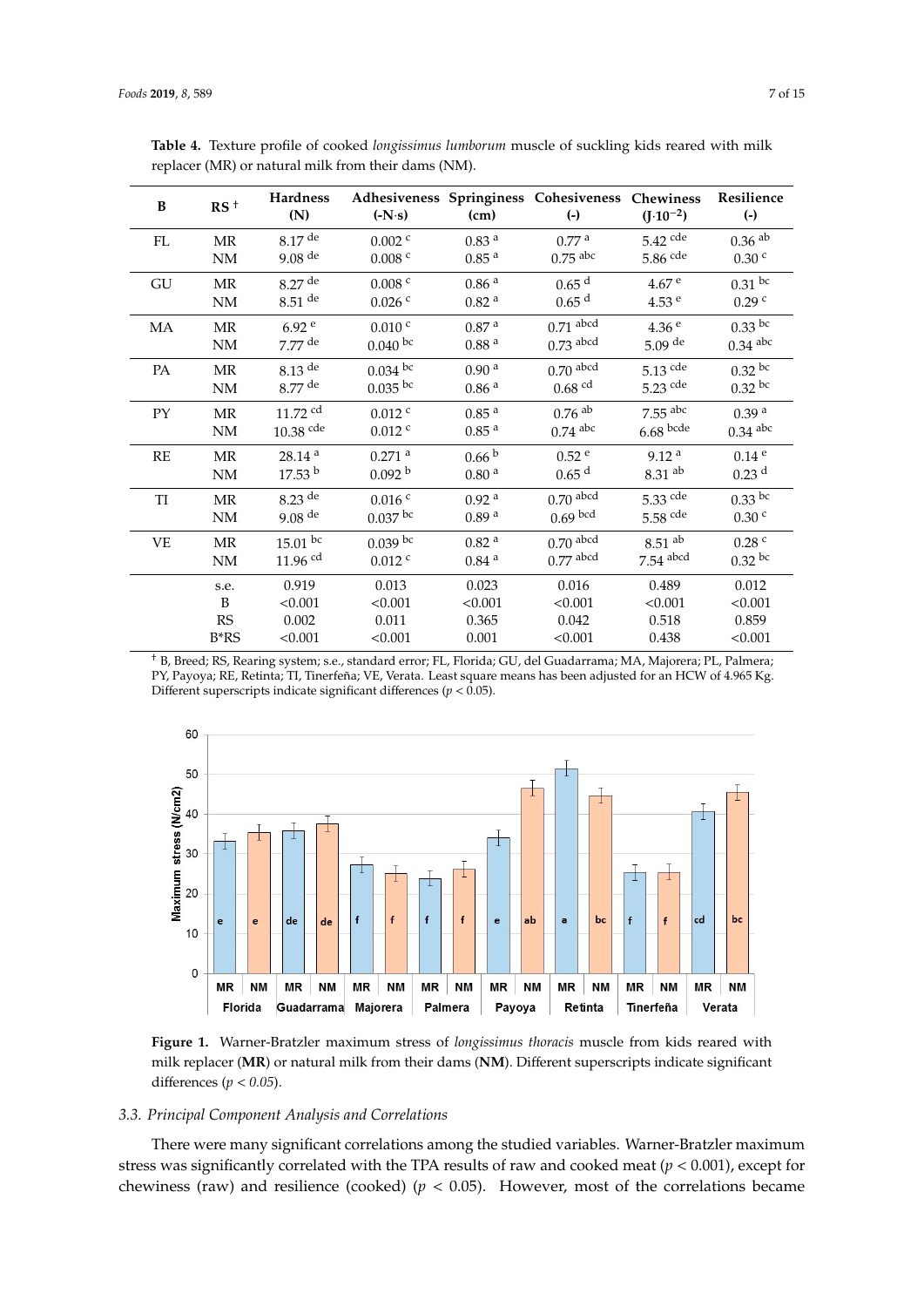nonsignificant (*p* > 0.05) when correlation analysis was performed with residuals of variables. This general absence of correlations demonstrates that there was an important influence of carcass weight. Hence, the Warner-Bratzler maximum stress *was not* correlated with any of the variables  $(p > 0.05)$ . Similarly, there was no correlation between the chemical composition of natural milk and muscle ( $p > 0.05$ ) or between the chemical composition of muscle and the TPA results of cooked meat ( $p > 0.05$ ). However, moisture was correlated with the cohesiveness (0.14;  $p < 0.01$ ) and chewiness (0.14;  $p < 0.01$ ) of raw meat, and protein percentage was correlated with resilience (0.18;  $p = 0.006$ ). Raw meat TPA variables were correlated among themselves (from  $-0.17$ ;  $p = 0.008$  to  $0.91$ ;  $p < 0.001$ ) similarly to cooked meat TPA variables (from 0.23;  $p < 0.001$  to 0.90;  $p < 0.001$ ). Correlations between the TPA variables of raw and cooked meat were small but significant (from 0.13;  $p = 0.04$  to 0.27;  $p < 0.001$ ).

A principal component analysis were made with the chemical composition, TPA on raw and A principal component analysis were made with the chemical composition, TPA on raw and cooked meat and Warner-Bratzler maximum stress. There were five principal components with cooked meat and Warner-Bratzler maximum stress. There were five principal components with eigenvalues higher than 1 explaining the 81.7% of variability. Figure 2 shows the bi-plot of the two first eigenvalues higher than 1 explaining the 81.7% of variability. Figu[re](#page-7-0) 2 shows the bi-plot of the two principal components, explaining the 55.2% of the variability.

<span id="page-7-0"></span>

on raw meat; ckd, variables determined on cooked meat; Hard, hardness; Adh, adhesiveness; Spr, springiness; Cohe, cohesiveness; Chew, chewiness; Res, resilience; WB, Warner-Bratzler maximum stress; Moist, moisture; CP, crude protein; FL, Florida; GU, del Guadarrama; MA, Majorera; PL, Palmera; PY, Payoya; RE, Retinta; TI, Tinerfeña; VE, Verata. The overall Kaiser-Mayer-Olkin score of the PCA was 0.73 (Bartlett's test of sphericity was significant,  $p < 0.001$ ). The eigenvalues of PC 1 and PC2 are 5.6 and 3.2, respectively. **Figure 2.** Bi-plot of the texture variables. MR, milk replacer; NM, natural milk; raw, variables determined

ash and intramuscular fat were not included in the final PCA due to their Kaiser-Meyer-Olkin values. Three breeds (TI, PL and FL) were placed closer to the abscissas axis in the positive side, being related with cohesiveness on both raw and cooked meat, springiness and adhesiveness on cooked Resilience of cooked meat, springiness of raw meat, amino acidic nitrogen, non-protein nitrogen,

of PC 1 and PC2 are 5.6 and 3.2, respectively.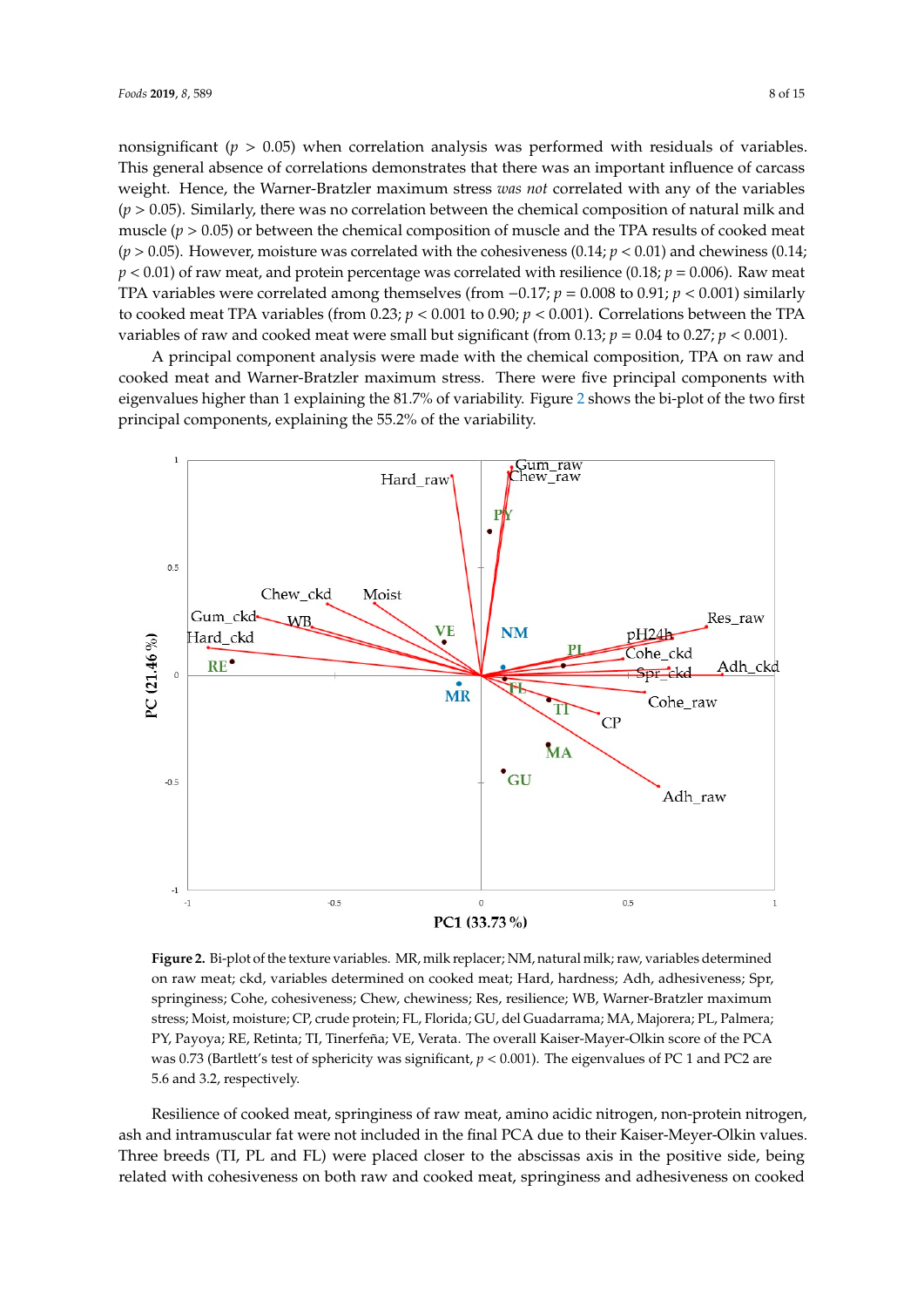meat, resilience on raw meat and pH. The natural milk rearing system was also related with those variables but it had less importance than breeds. In the opposite side of the abscissas axis were placed moisture and chewiness, gumminess, hardness and Warner-Bratzler maximum stress on cooked meat. RE was the breed related with these variables while VE was placed close to the origin of coordinates. Chewiness, gumminess and hardness on raw meat were related positively to the second PC and Payoya was placed together with those variables. Finally, GU and MA were related with adhesiveness on raw meat. Although most of the studied variables were affected significantly by an interaction between rearing system and breed, according the PCA the effect of breed was more important than the effect of rearing system.

## *3.4. E*ff*ect of PH on Kids Meat Quality*

Once the meat samples were clustered according their pH at 24 h, the percentage of samples within each cluster, average pH and percentage of kids in the MR group within each cluster were calculated and are shown in Table [5.](#page-8-0) There were significant differences in pH between clusters ( $p < 0.001$ ). There was also a relationship between the rearing system and the pH cluster ( $\chi^2$  = 13.8; *p* = 0.001). Therefore, the frequency of kids from both rearing systems was similar in the first and second clusters, but 76.7% of kids from cluster 3 with an average pH of 6.2 were in the MR group.

| Variables                      | CL1<br>$(51.2\%)$  | CL2<br>$(36.6\%)$   | CL3<br>$(12.2\%)$    | s.e.  | Sig.    |
|--------------------------------|--------------------|---------------------|----------------------|-------|---------|
| % of MR kids                   | 54.4               | 40.5                | 76.7                 |       | 0.001   |
| pH                             | 5.6 <sup>c</sup>   | 5.8 <sup>b</sup>    | 6.2 <sup>a</sup>     | 0.020 | < 0.001 |
| Chemical composition           |                    |                     |                      |       |         |
| Moisture, %                    | 75.82              | 75.61               | 75.38                | 0.310 | 0.689   |
| Intramuscular fat, %           | 2.59 <sup>a</sup>  | 1.96 <sup>b</sup>   | $2.12^{ab}$          | 0.196 | 0.015   |
| Crude protein, %               | 20.42 <sup>b</sup> | 21.36 <sup>b</sup>  | 22.34 <sup>a</sup>   | 0.381 | 0.010   |
| Ash, $%$                       | 1.11               | 1.09                | 1.10                 | 0.017 | 0.380   |
| $NPN$ , mg/g                   | 3.08 <sup>a</sup>  | 2.48 <sup>b</sup>   | $2.89$ <sup>ab</sup> | 0.223 | 0.041   |
| AN, mg/g                       | 0.91               | 0.97                | 0.85                 | 0.065 | 0.397   |
| TPA raw meat                   |                    |                     |                      |       |         |
| Hardness, N                    | 15.47              | 16.15               | 17.94                | 1.023 | 0.390   |
| Adhesiveness,-N·s              | 0.38 <sup>a</sup>  | 0.20 <sup>b</sup>   | $0.30$ <sup>ab</sup> | 0.037 | < 0.001 |
| Springiness, cm                | 0.88 <sup>b</sup>  | 0.86 <sup>c</sup>   | 0.91 <sup>a</sup>    | 0.009 | 0.001   |
| Cohesiveness                   | 0.43 <sup>b</sup>  | 0.46 <sup>a</sup>   | 0.46 <sup>a</sup>    | 0.007 | 0.005   |
| Chewiness, $J \cdot 10^{-2}$   | 5.86 $^{\rm b}$    | 6.29 <sup>b</sup>   | 7.60 <sup>a</sup>    | 0.371 | 0.029   |
| Resilience                     | 0.21 <sup>b</sup>  | $0.24$ <sup>a</sup> | 0.26 <sup>a</sup>    | 0.006 | < 0.001 |
| TPA cooked meat                |                    |                     |                      |       |         |
| Hardness, N                    | 13.79 <sup>a</sup> | 9.53 <sup>b</sup>   | $9.13^{b}$           | 0.753 | < 0.001 |
| Adhesiveness,-N·s              | 0.08 <sup>a</sup>  | 0.02 <sup>b</sup>   | 0.02 <sup>b</sup>    | 0.009 | < 0.001 |
| Springiness, cm                | 0.80 <sup>b</sup>  | 0.86 <sup>a</sup>   | 0.90 <sup>a</sup>    | 0.012 | < 0.001 |
| Cohesiveness                   | 0.66 <sup>b</sup>  | 0.72 <sup>a</sup>   | 0.72 <sup>a</sup>    | 0.010 | < 0.001 |
| Chewiness, $J \cdot 10^{-2}$   | 6.40               | 5.99                | 6.14                 | 0.296 | 0.466   |
| Resilience                     | 0.26               | 0.29                | 0.34                 | 0.047 | 0.634   |
| Warner-Bratzler                |                    |                     |                      |       |         |
| Max. Stress, N/cm <sup>2</sup> | 38.4 <sup>a</sup>  | 34.0 <sup>b</sup>   | 27.0 <sup>c</sup>    | 1.284 | < 0.001 |

<span id="page-8-0"></span>**Table 5.** Comparison of meat pH on chemical composition and texture of meat of the three pH clusters identified by the *k*-means algorithm. The percentage of kids per cluster is between brackets.

NPN, non-protein nitrogen in mg/g fresh meat; AN, amino acid nitrogen in mg AN/g fresh meat; MR, milk replacer; s.e., standard error; Sig, signification of the effect. Different superscripts in the same row indicate significant differences (*p* < *0.05*).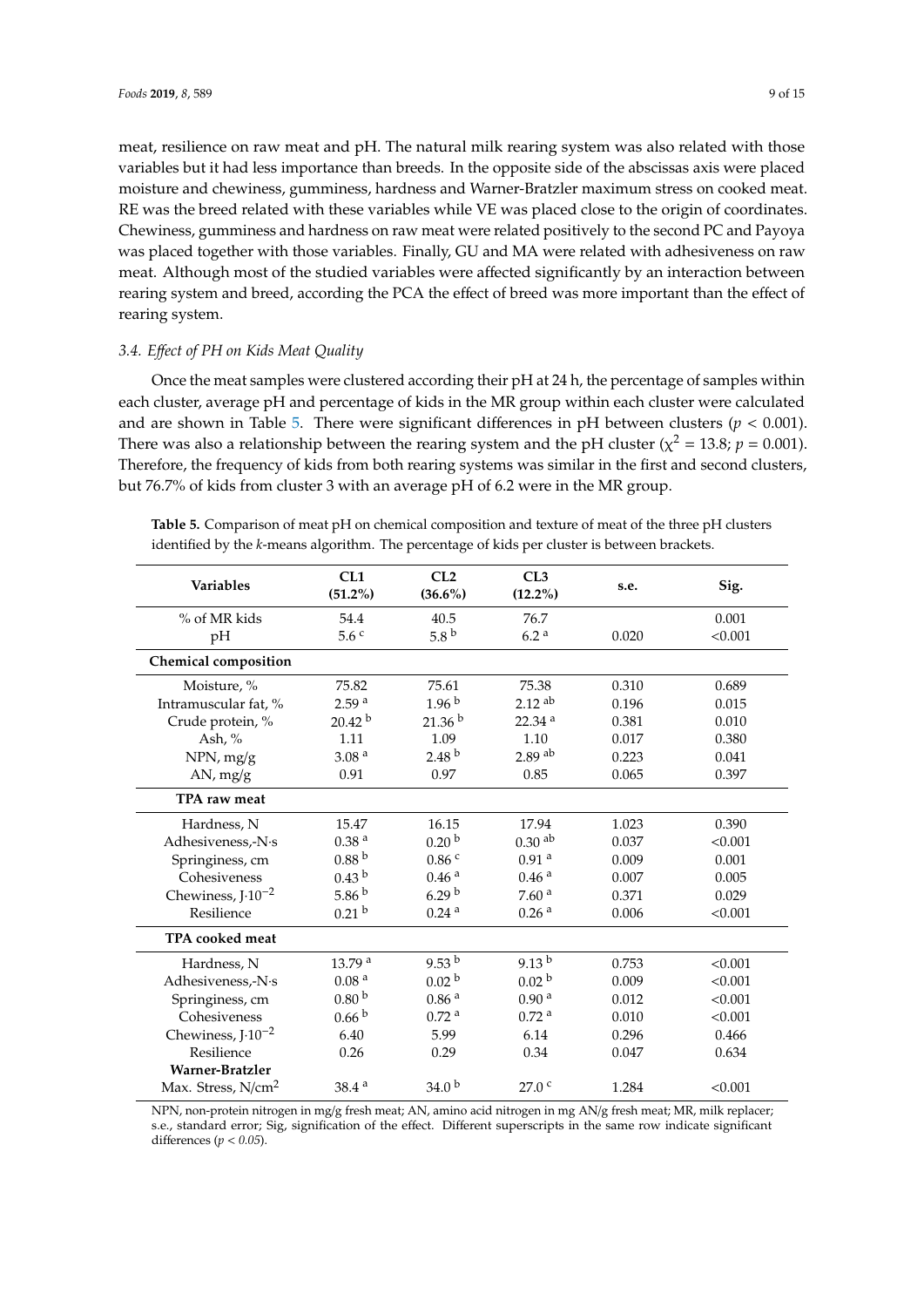#### **4. Discussion**

On average, the goat's milk in this study had a higher content of fat and protein than those reported by other authors using comparable breeds [\[26–](#page-12-5)[32\]](#page-12-6). However, the milk had similar lactose levels to those reported by several authors [\[26,](#page-12-5)[28,](#page-12-7)[30\]](#page-12-8), but lower levels than those reported by others [\[29](#page-12-9)[,31,](#page-12-10)[33\]](#page-12-11). Both the fat and protein content are correlated with the energy of the diet, although in an opposite way. Undernutrition mainly due to grazing results in a decrease in protein and an increase in fat due to the mobilization of body fat [\[26\]](#page-12-5). However, the high protein content in this study demonstrates that the goats were fed adequately.

High pH values for kid meat are widespread in the literature, suggesting that goats are generally highly prone to stress [\[34,](#page-12-12)[35\]](#page-12-13). The pH values found in the literature for kids were similar to those reported in the present study [\[7,](#page-11-5)[9,](#page-11-7)[36–](#page-12-14)[41\]](#page-12-15) with comparable farming systems and slaughter weights. Most of the reported values were in the range from 5.5 to 5.8, which is considered optimal for goat meat [\[42\]](#page-12-16). However, Tinerfeña raised with natural milk had a  $pH = 6.01$ , indicating preslaughtering stress [\[43\]](#page-13-0). While suckling lambs reared with natural milk or milk replacers had the same pH [\[44\]](#page-13-1), kids are very sensitive to preslaughter stress (from transport, lairage, isolation, etc.) [\[39\]](#page-12-17). Young kids are more susceptible to emotional stress than old ones [\[40\]](#page-12-18) because younger animals are still largely dependent on their dams [\[45\]](#page-13-2). Therefore, the higher frequency of kids fed milk replacers with high pH values could be explained because kids weaned early do not have enough skills to manage emotional stress [\[45\]](#page-13-2). The consequences of preslaughter stress are well known and are often responsible for DFD meats [\[43\]](#page-13-0). However, the meat of the group with high pH values did not show a modified moisture content. Moreover, the Warner-Bratzler shear force and the hardness of the cooked meat were lower in the meats with high pH than in the meat with low pH. Watanabe, et al. [\[46\]](#page-13-3) reported that toughness increased from 5.5 to 5.8 with higher pH values. However, high pH values increased other textural parameters, such as chewiness and adhesiveness. Therefore, high pH kid meat is not tough but may be perceived as different by consumers. In addition to these different textural characteristics, high pH values are undesirable because the spoilage of meat increases when the pH is close to 7 [\[47\]](#page-13-4).

The chemical composition of light suckling kid meat, especially intramuscular fat, was influenced mainly by the breed, but the rearing system had a slight influence. In agreement with these results, Zurita-Herrera, Delgado, Argüello, Camacho and Germano [\[18\]](#page-11-16) and Argüello, Castro, Capote and Solomon [\[8\]](#page-11-6) did not find differences in the chemical composition of LTL between the same rearing systems. It has been confirmed that the low amount of IMF is characteristic of suckling kids [\[48,](#page-13-5)[49\]](#page-13-6), because visceral fat deposits tend to be increased before intramuscular fat deposits in goats [\[50\]](#page-13-7). However, an exception was found in Cabra del Guadarrama with IMF higher than 4 %.

To the best of our knowledge, there have been no TPA studies of suckling kid meat, either raw or cooked. Nor has there been any TPA study of suckling lambs with comparable slaughter weights. Choi, et al. [\[51\]](#page-13-8) reported that the meat of Australian lamb had higher hardness and adhesiveness, similar springiness, chewiness and cohesiveness and lower cohesiveness than those of kid meat. Önenç, et al. [\[52\]](#page-13-9) also reported higher values of hardness but lower chewiness of lamb meat compared to suckling kid meat. Bañón, Vila, Price, Ferrandini and Garrido [\[36\]](#page-12-14) did not use the TPA but studied the sensory characteristics of suckling kids. Hence, these researchers did not find differences in chewiness between rearing systems, but meat from kids fed milk replacers was tenderer than that from natural milk-fed kids. Comparing more meats to suckling kid meat, duck cooked breast had higher hardness, lower chewiness and springiness and similar cohesiveness and resilience as kid meat [\[53\]](#page-13-10). Both raw and cooked chicken breast had higher hardness and lower chewiness than kid meat [\[54\]](#page-13-11). Romero de Ávila, et al. [\[55\]](#page-13-12) performed a TPA of cooked hams, which had higher hardness and lower adhesiveness, cohesiveness and springiness than suckling kid meat. However, different variations in the TPA parameters, such as the compression ratio and speed, and the dimensions of the samples make the comparison of results challenging [\[56\]](#page-13-13). Therefore, Wee, et al. [\[57\]](#page-13-14) measured the texture profile of 59 foods and found significant correlations between the chemical composition and the textural properties of food. These authors reported that carbohydrate content decreases hardness.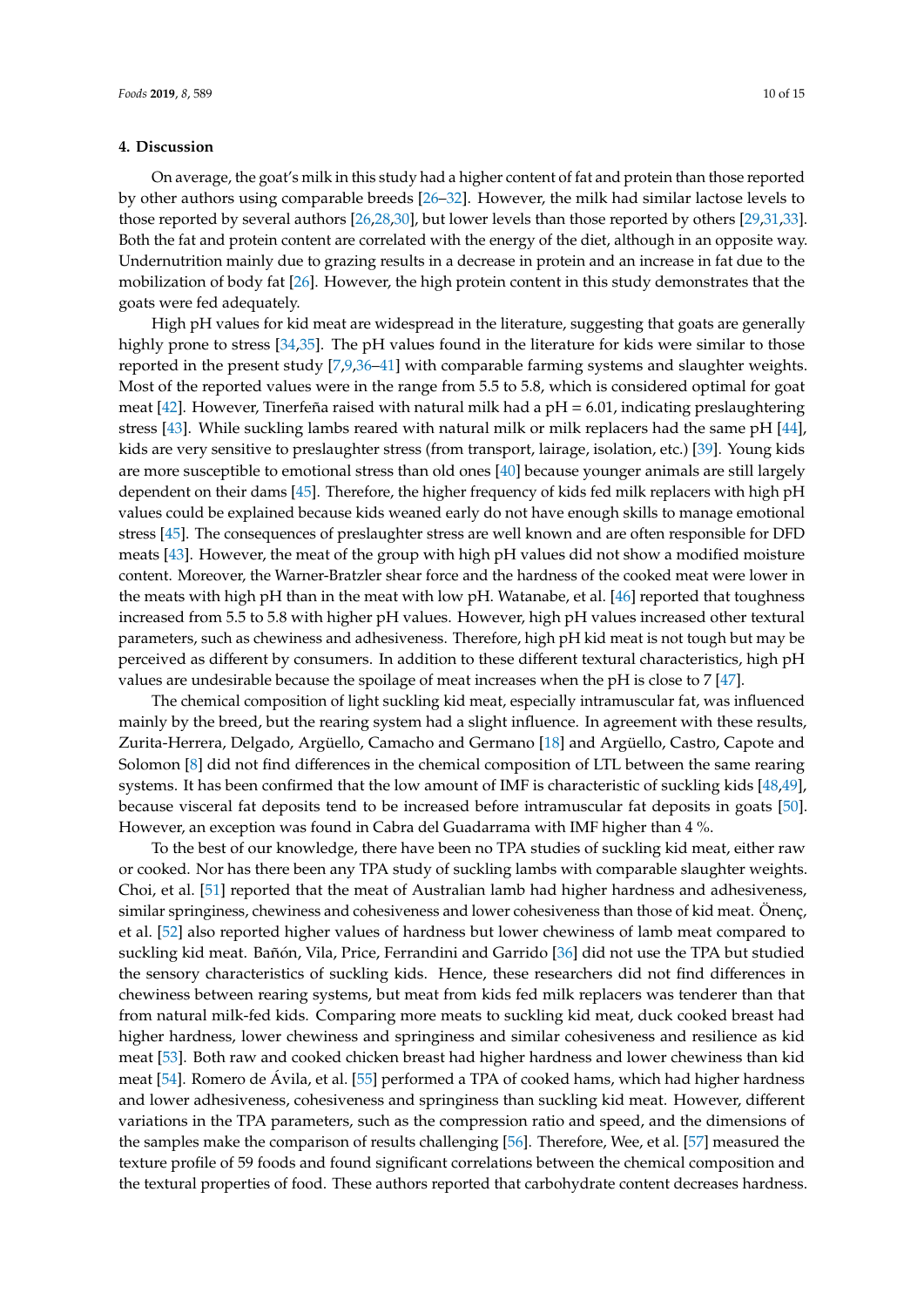Adhesiveness was the variable most influenced by chemical composition, being increased by humidity and decreased by protein and fat contents. Regarding the effect of cooking, Ruiz de Huidobro, Miguel, Blazquez and Onega [\[14\]](#page-11-12) reported that hardness, chewiness and springiness of beef increase with cooking in disagreement with our results.

While TPA data are scarce, there is more information about the application of the Warner-Bratzler method to suckling kids and lambs. The literature often compares the use of natural milk and milk replacers to raise kids of just one breed, so conclusions about the influence of milk replacers on meat quality are misleading. Hence, it has been reported that meat toughness is not affected by the rearing system when suckling lambs and kids are slaughtered at very low live weight [\[8,](#page-11-6)[44\]](#page-13-1). This is likely because collagen content and solubility are more affected by the age [\[47\]](#page-13-4) than by the rearing system [\[8,](#page-11-6)[18,](#page-11-16)[36\]](#page-12-14). However, we found that some breeds, such as Payoya and Retinta, were affected by the rearing system but were affected in contrasting ways. Unfortunately, as far as we know, there are no similar studies focused on these breeds. Zurita-Herrera, Delgado, Argüello, Camacho and Germano [\[18\]](#page-11-16) reported low Warner-Bratzler shear force at 1 d *postmortem* on kids of Murciano-Granadina fed milk replacers. Values of approximately 30 N have been reported for very light suckling kids, such as *capretto* and *cabrito* at 1–2 d *postmortem* [\[18](#page-11-16)[,19](#page-11-14)[,43\]](#page-13-0), in agreement with the results of our study. Other authors reported higher values than 30 N for kid meat [\[4](#page-11-17)[,5](#page-11-3)[,58\]](#page-13-15) in meat aged from 1 d to 3 d. These values are also lower than those reported for other meats [\[59–](#page-13-16)[61\]](#page-13-17). Additionally, these values are lower than the values of extremely tender beef [\[62](#page-13-18)[,63\]](#page-13-19). Shackelford, et al. [\[64\]](#page-14-0) reported that meat having Warner-Bratzler shear force values higher than 54 N would be assessed as tough by consumers. However, the transition from tough to tender occurred between 42 N and 48 N [\[63\]](#page-13-19). In our study, cooked meat had slightly less hardness than raw meat. Cooking softens the connective tissue but toughs the myofibrils. Therefore, the meat would be tougher or tenderer depending on the temperature and cooking time [\[47\]](#page-13-4). Machlik and Draudt [\[65\]](#page-14-1) studied the influence of cooking time and temperature in very small cylinders of beef. These authors concluded that heating meat at 71ºC decreased the toughness during the first 9 min of cooking. The samples of the kids were also small, and the samples reached the temperature endpoint quickly. Thus, toughness diminished due to cleavage of the peptide bonds and mature crosslinks [\[47\]](#page-13-4).

#### **5. Conclusions**

The effect of rearing system on the textural profile was strongly modulated by breed. The values of Warner-Bratzler shear force and hardness found in these breeds under both rearing systems were very low. Hence, the toughness of very light suckling kids should not be a determining factor in choosing a breed or rearing system. Nevertheless, the use of milk replacers increased the pH of meat, which modified the textural parameters, decreasing the shear force but increasing cohesiveness, adhesiveness and cohesiveness. Consequently, depending on the commercial strategy of the farm, the election of the breed and rearing system must be considered together.

**Author Contributions:** Conceptualization, B.P., M.J.A. and G.R.; Methodology, B.P., M.J.A., R.C., M.G.C., S.R.-M. and G.R.; Data collection and acquisition, B.P., M.J.A., G.R., A.A., R.C., M.G.C. and S.R.-M.; Writing-Original Draft Preparation, B.P., M.J.A. and G.R.; Writing-Review & Editing, B.P., M.J.A., G.R., A.A., R.C., M.G.C. and S.R.-M.; Funding Acquisition, B.P., M.J.A. and A.A.

**Funding:** This research was funded by Instituto Nacional de Investigación y Tecnología Agraria y Alimentaria (RTA2012-23-C3), Research Group Funds of the Aragón Government (A14-17R SAGAS) and CYTED (116RT0503).

**Acknowledgments:** Appreciation is expressed to breeders and the staff of CITA de Aragón for their help in data collection.

**Conflicts of Interest:** The authors declare no conflict of interest. The founding sponsors had no role in the design of the study; in the collection, analyses, or interpretation of data; in the writing of the manuscript, and in the decision to publish the results.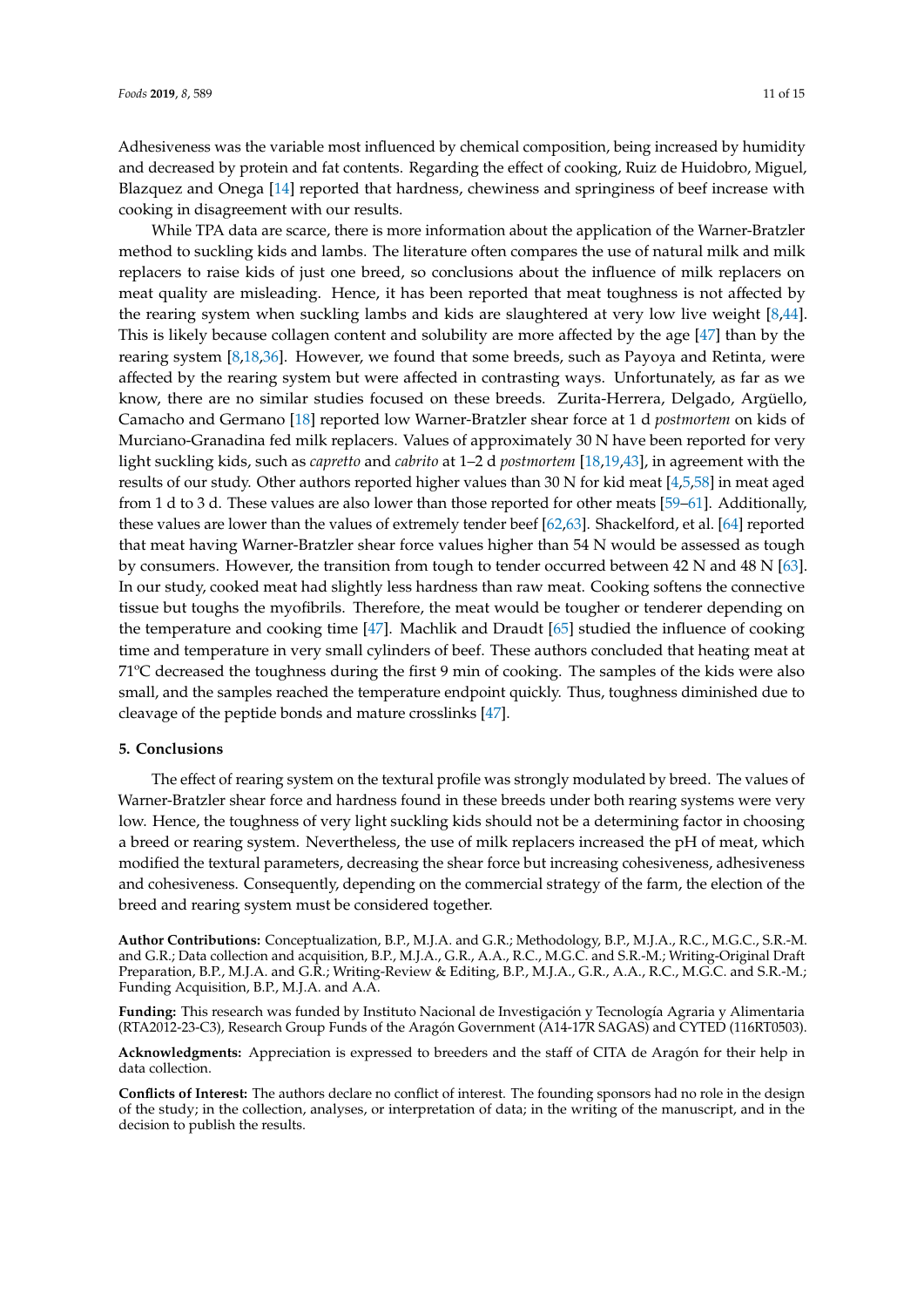# **References**

- <span id="page-11-0"></span>1. Eurostat. *Agricultural Statistics*; Statistical Office of the European Communities: Luxemburg, 2019.
- <span id="page-11-1"></span>2. Ribeiro, R.D.X.; Medeiros, A.N.; Oliveira, R.L.; de Araújo, G.G.L.; Queiroga, R.d.C.d.E.; Ribeiro, M.D.; Silva, T.M.; Bezerra, L.R.; Oliveira, R.L. Palm kernel cake from the biodiesel industry in goat kid diets. Part 2: Physicochemical composition, fatty acid profile and sensory attributes of meat. *Small Rumin. Res.* **2018**, *165*, 1–7. [\[CrossRef\]](http://dx.doi.org/10.1016/j.smallrumres.2018.05.014)
- <span id="page-11-2"></span>3. Castel, J.M.; Mena, Y.; Delgado-Pertıñez, M.; Camúñez, J.; Basulto, J.; Caravaca, F.; Guzmán-Guerrero, J.L.; Alcalde, M.J. Characterization of semi-extensive goat production systems in southern spain. *Small Rumin. Res.* **2003**, *47*, 133–143. [\[CrossRef\]](http://dx.doi.org/10.1016/S0921-4488(02)00250-X)
- <span id="page-11-17"></span>4. Yalcintan, H.; Akin, P.D.; Ozturk, N.; Ekiz, B.; Kocak, O.; Yilmaz, A. Carcass and meat quality traits of saanen goat kids reared under natural and artificial systems and slaughtered at different ages. *Acta Vet. Brno* **2018**, *87*, 293–300. [\[CrossRef\]](http://dx.doi.org/10.2754/avb201887030293)
- <span id="page-11-3"></span>5. Yalcintan, H.; Ekiz, B.; Ozcan, M. Comparison of meat quality characteristics and fatty acid composition of finished goat kids from indigenous and dairy breeds. *Trop. Anim. Health Prod.* **2018**, *50*, 1261–1269. [\[CrossRef\]](http://dx.doi.org/10.1007/s11250-018-1553-3) [\[PubMed\]](http://www.ncbi.nlm.nih.gov/pubmed/29502289)
- <span id="page-11-4"></span>6. Castel, J.M.; Mena, Y.; Ruiz, F.A.; Gutiérrez, R. Situación y evolución de los sistemas de producción caprina en españa. *Tierras Caprino* **2012**, *1*, 24–37.
- <span id="page-11-5"></span>7. Marichal, A.; Castro, N.; Capote, J.; Zamorano, N.; Arguello, A. Effects of live weight at slaughter (6, 10 and 25 kg) on kid carcass and meat quality. *Livest. Prod. Sci.* **2003**, *83*, 247–256. [\[CrossRef\]](http://dx.doi.org/10.1016/S0301-6226(03)00113-1)
- <span id="page-11-6"></span>8. Argüello, A.; Castro, N.; Capote, J.; Solomon, M. Effects of diet and live weight at slaughter on kid meat quality. *Meat Sci.* **2005**, *70*, 173–179.
- <span id="page-11-7"></span>9. Ripoll, G.; Alcalde, M.J.; Argüello, A.; Córdoba, M.G.; Panea, B. Effect of the rearing system on the color of four muscles of suckling kids. *Food Sci. Nutr.* **2019**, *7*, 1502–1511. [\[CrossRef\]](http://dx.doi.org/10.1002/fsn3.994)
- <span id="page-11-8"></span>10. Ripoll, G.; Alcalde, M.J.; Argüello, A.; Córdoba, M.G.; Panea, B. Consumer visual appraisal and shelf life of leg chops from suckling kids raised with natural milk or milk replacer. *J. Sci. Food Agric.* **2018**, *98*, 2651–2657. [\[CrossRef\]](http://dx.doi.org/10.1002/jsfa.8758)
- <span id="page-11-9"></span>11. Caine, W.R.; Aalhus, J.L.; Best, D.R.; Dugan, M.E.R.; Jeremiah, L.E. Relationship of texture profile analysis and warner-bratzler shear force with sensory characteristics of beef rib steaks. *Meat Sci.* **2003**, *64*, 333–339. [\[CrossRef\]](http://dx.doi.org/10.1016/S0309-1740(02)00110-9)
- <span id="page-11-10"></span>12. Panea, B.; Carrasco, S.; Ripoll, G.; Joy, M. Diversification of feeding systems for light lambs: Sensory characteristics and chemical composition of meat | diversificación de los sistemas de producción de corderos ligeros: Características sensoriales y composición química de la carne. *Span. J. Agric. Res.* **2011**, *9*, 74–85. [\[CrossRef\]](http://dx.doi.org/10.5424/sjar/20110901-089-10)
- <span id="page-11-11"></span>13. Bratzler, L.J. *Measuring the Tenderness of Meat by Means of a Mechanical Shear*; Kansas State College of Agriculture and Applied Science: Manhattan, KS, USA, 1932.
- <span id="page-11-12"></span>14. Ruiz de Huidobro, F.; Miguel, E.; Blazquez, B.; Onega, E. A comparison between two methods (warner-bratzler and texture profile analysis) for testing either raw meat or cooked meat. *Meat Sci.* **2005**, *69*, 527–536. [\[CrossRef\]](http://dx.doi.org/10.1016/j.meatsci.2004.09.008) [\[PubMed\]](http://www.ncbi.nlm.nih.gov/pubmed/22062992)
- <span id="page-11-13"></span>15. Borgogno, M.; Corazzin, M.; Saccà, E.; Bovolenta, S.; Piasentier, E. Influence of familiarity with goat meat on liking and preference for capretto and chevon. *Meat Sci.* **2015**, *106*, 69–77. [\[CrossRef\]](http://dx.doi.org/10.1016/j.meatsci.2015.04.001) [\[PubMed\]](http://www.ncbi.nlm.nih.gov/pubmed/25900784)
- 16. Bonvillani, A.; Peña, F.; de Gea, G.; Gómez, G.; Petryna, A.; Perea, J. Carcass characteristics of criollo cordobés kid goats under an extensive management system: Effects of gender and liveweight at slaughter. *Meat Sci.* **2010**, *86*, 651–659. [\[CrossRef\]](http://dx.doi.org/10.1016/j.meatsci.2010.05.018) [\[PubMed\]](http://www.ncbi.nlm.nih.gov/pubmed/20673705)
- 17. Ozcan, M.; Yalcintan, H.; Tölü, C.; Ekiz, B.; Yilmaz, A.; Savaş, T. Carcass and meat quality of gokceada goat kids reared under extensive and semi-intensive production systems. *Meat Sci.* **2014**, *96*, 496–502. [\[CrossRef\]](http://dx.doi.org/10.1016/j.meatsci.2013.08.008) [\[PubMed\]](http://www.ncbi.nlm.nih.gov/pubmed/24001872)
- <span id="page-11-16"></span>18. Zurita-Herrera, P.; Delgado, J.V.; Argüello, A.; Camacho, M.E.; Germano, R. Effects of three management systems on meat quality of dairy breed goat kids. *J. Appl. Anim. Res.* **2013**, *41*, 173–182. [\[CrossRef\]](http://dx.doi.org/10.1080/09712119.2012.739564)
- <span id="page-11-14"></span>19. De Palo, P.; Maggiolino, A.; Centoducati, N.; Tateo, A. Effects of different milk replacers on carcass traits, meat quality, meat color and fatty acids profile of dairy goat kids. *Small Rumin. Res.* **2015**, *131*, 6–11. [\[CrossRef\]](http://dx.doi.org/10.1016/j.smallrumres.2015.09.001)
- <span id="page-11-15"></span>20. E.U. Directive 2010/63/eu of the european parliament and of the council of 22 september 2010 on the protection of animals used for scientific purposes. *O*ff*. J. Eur. Un.* **2010**, L276/233–L276/279.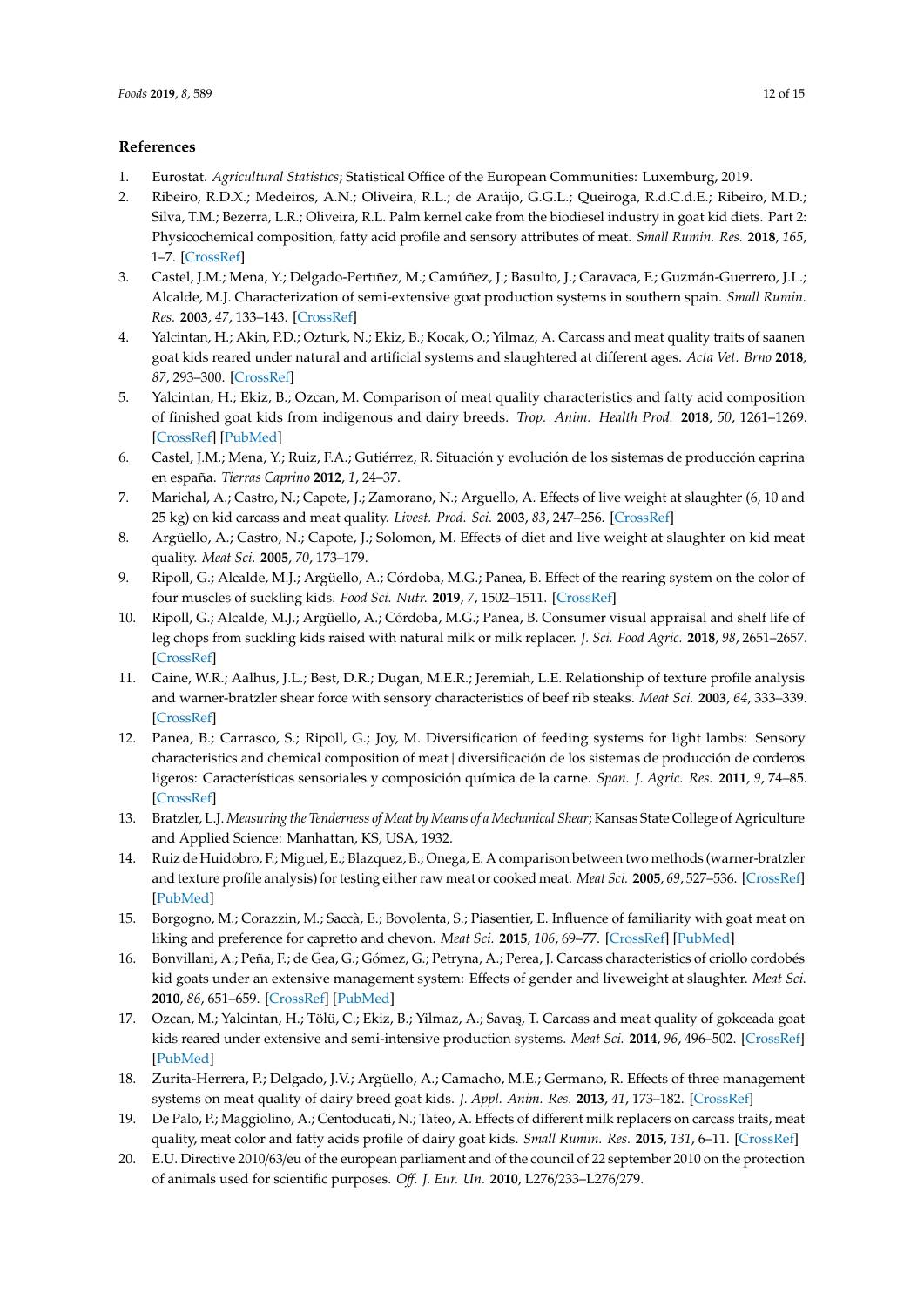- <span id="page-12-0"></span>21. E.U. Council regulation (ec) no 1099/2009 of 24 september 2009 on the protection of animals at the time of killing. *O*ff*. J. Eur. Un.* **2009**, L303/301–L303/330.
- <span id="page-12-1"></span>22. AOAC. *O*ffi*cial Methods of Analysis. Association of O*ffi*cial Analytical Chemist*, 17th ed.; Horwitz, W., Latimer, G., Eds.; Association of Analytical Communities: Arlington, VA, USA, 2000.
- <span id="page-12-2"></span>23. Bligh, E.G.; Dyer, W.J. A rapid method of total lipid extraction and purification. *Can. J. Biochem. Physiol.* **1959**, *37*, 911–917. [\[CrossRef\]](http://dx.doi.org/10.1139/y59-099)
- <span id="page-12-3"></span>24. Benito, M.J.; Núñez, F.; Córdoba, M.G.; Martín, A.; Córdoba, J.J. Generation of non-protein nitrogen and volatile compounds by penicillium chrysogenum pg222 activity on pork myofibrillar proteins. *Food Microbiol.* **2005**, *22*, 513–519. [\[CrossRef\]](http://dx.doi.org/10.1016/j.fm.2004.11.010)
- <span id="page-12-4"></span>25. Gagaoua, M.; Picard, B.; Monteils, V. Associations among animal, carcass, muscle characteristics, and fresh meat color traits in charolais cattle. *Meat Sci.* **2018**, *140*, 145–156. [\[CrossRef\]](http://dx.doi.org/10.1016/j.meatsci.2018.03.004) [\[PubMed\]](http://www.ncbi.nlm.nih.gov/pubmed/29571048)
- <span id="page-12-5"></span>26. Zervas, G.; Tsiplakou, E. The effect of feeding systems on the characteristics of products from small ruminants. *Small Rumin Res* **2011**, *101*, 140–149. [\[CrossRef\]](http://dx.doi.org/10.1016/j.smallrumres.2011.09.034)
- 27. Sanchez-Macias, D.; Moreno-Indias, I.; Castro, N.; Morales-Delanuez, A.; Arguello, A. From goat colostrum to milk: Physical, chemical, and immune evolution from partum to 90 days postpartum. *J. Dairy Sci.* **2014**, *97*, 10–16. [\[CrossRef\]](http://dx.doi.org/10.3168/jds.2013-6811)
- <span id="page-12-7"></span>28. Kusza, S.; Cziszter, L.T.; Ilie, D.E.; Sauer, M.; Padeanu, I.; Gavojdian, D. Kompetitive allele specific pcr (kasp) genotyping of 48 polymorphisms at different caprine loci in french alpine and saanen goat breeds and their association with milk composition. *PeerJ* **2018**, *6*, e4416-10. [\[CrossRef\]](http://dx.doi.org/10.7717/peerj.4416)
- <span id="page-12-9"></span>29. Delgado-Pertíñez, M.; Guzmán-Guerrero, J.L.; Mena, Y.; Castel, J.M.; González-Redondo, P.; Caravaca, F.P. Influence of kid rearing systems on milk yield, kid growth and cost of florida dairy goats. *Small Rumin. Res.* **2009**, *81*, 105–111.
- <span id="page-12-8"></span>30. Hernandez-Castellano, L.E.; Almeida, A.M.; Renaut, J.; Arguello, A.; Castro, N. A proteomics study of colostrum and milk from the two major small ruminant dairy breeds from the canary islands: A bovine milk comparison perspective. *J. Dairy Res.* **2016**, *83*, 366–374. [\[CrossRef\]](http://dx.doi.org/10.1017/S0022029916000273)
- <span id="page-12-10"></span>31. Torres, A.; Hernandez-Castellano, L.E.; Morales-delaNuez, A.; Sanchez-Macias, D.; Moreno-Indias, I.; Castro, N.; Capote, J.; Arguello, A. Short-term effects of milking frequency on milk yield, milk composition, somatic cell count and milk protein profile in dairy goats. *J. Dairy Res.* **2014**, *81*, 275–279. [\[CrossRef\]](http://dx.doi.org/10.1017/S0022029914000211)
- <span id="page-12-6"></span>32. Rota, A.M.; Rodríguez, P.; Rojas, A.; Martin, L.; Tovar, J. Evolution of the cuantitative and quality characteistics in the goat milk (verata breed) through the lactation. *Arch. Zootec.* **1993**, *42*, 137–146.
- <span id="page-12-11"></span>33. Margatho, G.; Rodríguez-Estévez, V.; Medeiros, L.; Simões, J. Seasonal variation of serrana goat milk contents in mountain grazing system for cheese manufacture. *Rev. Med. Vet.* **2018**, *169*, 157–165.
- <span id="page-12-12"></span>34. Webb, E.C.; Casey, N.H.; Simela, L. Goat meat quality. *Small Rumin. Res.* **2005**, *60*, 153–166. [\[CrossRef\]](http://dx.doi.org/10.1016/j.smallrumres.2005.06.009)
- <span id="page-12-13"></span>35. Casey, N.H.; Webb, E.C. Managing goat production for meat quality. *Small Rumin. Res.* **2010**, *89*, 218–224. [\[CrossRef\]](http://dx.doi.org/10.1016/j.smallrumres.2009.12.047)
- <span id="page-12-14"></span>36. Bañón, S.; Vila, R.; Price, A.; Ferrandini, E.; Garrido, M.D. Effects of goat milk or milk replacer diet on meat quality and fat composition of suckling goat kids. *Meat Sci.* **2006**, *72*, 216–221.
- 37. Santos, V.A.C.; Silva, A.O.; Cardoso, J.V.F.; Silvestre, A.J.D.; Silva, S.R.; Martins, C.; Azevedo, J.M.T. Genotype and sex effects on carcass and meat quality of suckling kids protected by the pgi "cabrito de barroso". *Meat Sci.* **2007**, *75*, 725–736. [\[CrossRef\]](http://dx.doi.org/10.1016/j.meatsci.2006.10.003) [\[PubMed\]](http://www.ncbi.nlm.nih.gov/pubmed/22064038)
- 38. Peña, F.; Bonvillani, A.; Freire, B.; Juárez, M.; Perea, J.; Gómez, G. Effects of genotype and slaughter weight on the meat quality of criollo cordobes and anglonubian kids produced under extensive feeding conditions. *Meat Sci.* **2009**, *83*, 417–422.
- <span id="page-12-17"></span>39. Ripoll, G.; Alcalde, M.J.; Horcada, A.; Panea, B. Suckling kid breed and slaughter weight discrimination using muscle colour and visible reflectance. *Meat Sci.* **2011**, *87*, 151–156. [\[CrossRef\]](http://dx.doi.org/10.1016/j.meatsci.2010.10.006)
- <span id="page-12-18"></span>40. Sañudo, C.; Campo, M.M.; Muela, E.; Olleta, J.L.; Delfa, R.; Jiménez-Badillo, R.; Alcalde, M.J.; Horcada, A.; Oliveira, I.; Cilla, I. Carcass characteristics and instrumental meat quality of suckling kids and lambs. *Span. J. Agric. Res.* **2012**, *10*, 690.
- <span id="page-12-15"></span>41. Teixeira, A.; Jimenez-Badillo, M.R.; Rodriguez, S. Effect of sex and carcass weight on carcass traits and meat quality in goat kids of cabrito transmontano. *Span. J. Agric. Res.* **2011**, *9*, 753–760. [\[CrossRef\]](http://dx.doi.org/10.5424/sjar/20110903-248-10)
- <span id="page-12-16"></span>42. Herold, P.; Snell, H.; Tawfik, E.S. Growth, carcass and meat quality parameters of purebred and crossbred goat kids in extensive pasture. *Arch. Anim. Breed.* **2007**, *50*, 186–196. [\[CrossRef\]](http://dx.doi.org/10.5194/aab-50-186-2007)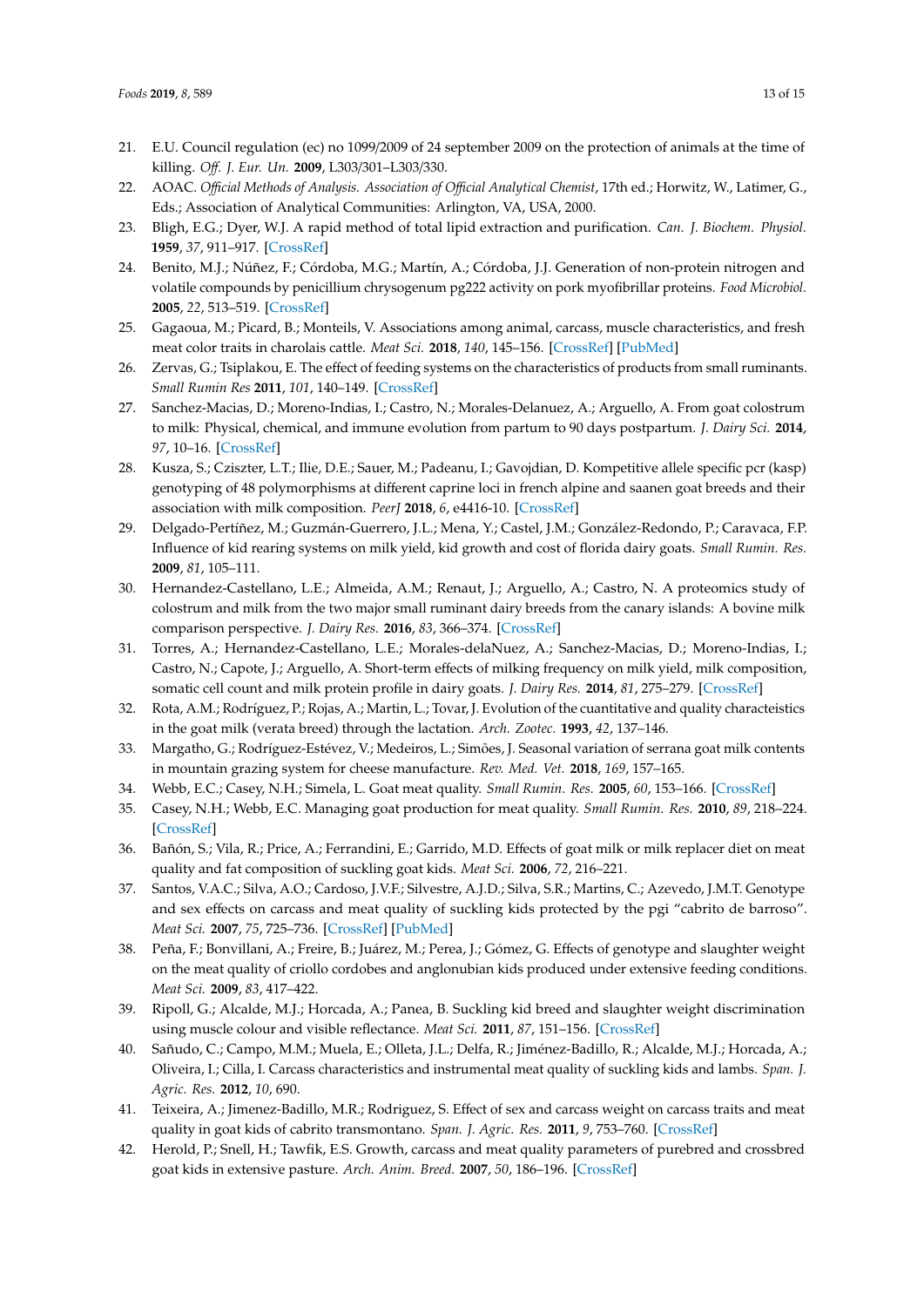- <span id="page-13-0"></span>43. Dhanda, J.S.; Taylor, D.G.; Murray, P.J. Part 1. Growth, carcass and meat quality parameters of male goats: Effects of genotype and liveweight at slaughter. *Small Rumin. Res.* **2003**, *50*, 57–66. [\[CrossRef\]](http://dx.doi.org/10.1016/S0921-4488(03)00112-3)
- <span id="page-13-1"></span>44. Osorio, M.T.; Zumalacárregui, J.M.; Cabeza, E.A.; Figueira, A.; Mateo, J. Effect of rearing system on some meat quality traits and volatile compounds of suckling lamb meat. *Small Rumin. Res.* **2008**, *78*, 1–12. [\[CrossRef\]](http://dx.doi.org/10.1016/j.smallrumres.2008.03.015)
- <span id="page-13-2"></span>45. Napolitano, F.; Marino, V.; De Rosa, G.; Capparelli, R.; Bordi, A. Influence of artificial rearing on behavioral and immune response of lambs. *Appl. Anim. Behav. Sci.* **1995**, *45*, 245–253. [\[CrossRef\]](http://dx.doi.org/10.1016/0168-1591(95)00637-8)
- <span id="page-13-3"></span>46. Watanabe, A.; Daly, C.; Devine, C. The effects of the ultimate ph of meat on tenderness changes during ageing. *Meat Sci.* **1996**, *42*, 67–78. [\[CrossRef\]](http://dx.doi.org/10.1016/0309-1740(95)00012-7)
- <span id="page-13-4"></span>47. Lawrie, R.A. *Meat Science*, 3th ed.; Acribia, S.A., Ed.; Elsevier: Zaragoza, Spain, 1998.
- <span id="page-13-5"></span>48. Ripoll, G.; Alcalde, M.J.; Horcada, A.; Campo, M.M.; Sanudo, C.; Teixeira, A.; Panea, B. Effect of slaughter weight and breed on instrumental and sensory meat quality of suckling kids. *Meat Sci.* **2012**, *92*, 62–70. [\[CrossRef\]](http://dx.doi.org/10.1016/j.meatsci.2012.04.011)
- <span id="page-13-6"></span>49. Vacca, G.; Dettori, M.; Paschino, P.; Manca, F.; Puggioni, O.; Pazzola, M. Productive traits and carcass characteristics of sarda suckling kids. *Large Anim. Rev.* **2014**, *20*, 169–173.
- <span id="page-13-7"></span>50. Banskalieva, V.; Sahlu, T.; Goetsch, A.L. Fatty acid composition of goat muscles and fat depots: A review. *Small Rumin. Res.* **2000**, *37*, 255–268. [\[CrossRef\]](http://dx.doi.org/10.1016/S0921-4488(00)00128-0)
- <span id="page-13-8"></span>51. Choi, M.J.; Abduzukhurov, T.; Park, D.H.; Kim, E.J.; Hong, G.P. Effects of deep freezing temperature for long-term storage on quality characteristics and freshness of lamb meat. *Korean J. Food Sci. Anim. Resour.* **2018**, *38*, 959–969. [\[CrossRef\]](http://dx.doi.org/10.5851/kosfa.2018.e28)
- <span id="page-13-9"></span>52. Önenç, S.; Özdoğan, M.; Aktümsek, A.; Taşkın, T. Meat quality and fatty acid composition of chios male lambs fed under traditional and intensive conditions. *Emir. J. Food Agric.* **2015**, *27*, 636.
- <span id="page-13-10"></span>53. Khan, M.A.; Ali, S.; Yang, H.; Kamboh, A.A.; Ahmad, Z.; Tume, R.K.; Zhou, G. Improvement of color, texture and food safety of ready-to-eat high pressure-heat treated duck breast. *Food Chem.* **2019**, *277*, 646–654. [\[CrossRef\]](http://dx.doi.org/10.1016/j.foodchem.2018.11.006)
- <span id="page-13-11"></span>54. Rabeler, F.; Feyissa, A.H. Modelling the transport phenomena and texture changes of chicken breast meat during the roasting in a convective oven. *J. Food Eng.* **2018**, *237*, 60–68. [\[CrossRef\]](http://dx.doi.org/10.1016/j.jfoodeng.2018.05.021)
- <span id="page-13-12"></span>55. Romero de Ávila, M.D.; Cambero, M.I.; Ordóñez, J.A.; de la Hoz, L.; Herrero, A.M. Rheological behaviour of commercial cooked meat products evaluated by tensile test and texture profile analysis (tpa). *Meat Sci.* **2014**, *98*, 310–315.
- <span id="page-13-13"></span>56. Novaković, S.; Tomašević, I. *A Comparison between Warner-Bratzler Shear Force Measurement and Texture Profile Analysis of Meat and Meat Products: A Review*; IOP Publishing: Bristol, UK, 2017.
- <span id="page-13-14"></span>57. Wee, M.S.M.; Goh, A.T.; Stieger, M.; Forde, C.G. Correlation of instrumental texture properties from textural profile analysis (tpa) with eating behaviours and macronutrient composition for a wide range of solid foods. *Food Funct.* **2018**, *9*, 5301–5312. [\[CrossRef\]](http://dx.doi.org/10.1039/C8FO00791H) [\[PubMed\]](http://www.ncbi.nlm.nih.gov/pubmed/30256358)
- <span id="page-13-15"></span>58. Rotondi, P.; Colonna, M.A.; Marsico, G.; Giannico, F.; Ragni, M.; Facciolongo, A.M. Dietary supplementation with oregano and linseed in garganica suckling kids: Effects on growth performances and meat quality. *Pak. J. Zool.* **2018**, *50*. [\[CrossRef\]](http://dx.doi.org/10.17582/journal.pjz/2018.50.4.1421.1433)
- <span id="page-13-16"></span>59. Babiker, S.; El Khider, I.; Shafie, S. Chemical composition and quality attributes of goat meat and lamb. *Meat Sci.* **1990**, *28*, 273–277. [\[CrossRef\]](http://dx.doi.org/10.1016/0309-1740(90)90041-4)
- 60. Ripoll, G.; Alberti, P.; Casasus, I.; Blanco, M. Instrumental meat quality of veal calves reared under three management systems and color evolution of meat stored in three packaging systems. *Meat Sci.* **2013**, *93*, 336–343. [\[CrossRef\]](http://dx.doi.org/10.1016/j.meatsci.2012.09.012)
- <span id="page-13-17"></span>61. Calvo, J.H.; Iguácel, L.P.; Kirinus, J.K.; Serrano, M.; Ripoll, G.; Casasús, I.; Joy, M.; Pérez-Velasco, L.; Sarto, P.; Albertí, P.; et al. A new single nucleotide polymorphism in the calpastatin (cast) gene associated with beef tenderness. *Meat Sci.* **2014**, *96*, 775–782. [\[CrossRef\]](http://dx.doi.org/10.1016/j.meatsci.2013.10.003)
- <span id="page-13-18"></span>62. Huffman, K.L.; Miller, M.F.; Hoover, L.C.; Wu, C.K.; Brittin, H.C.; Ramsey, C.B. Effect of beef tenderness on consumer satisfaction with steaks consumed in the home and restaurant. *J. Anim. Sci.* **1996**, *74*, 91–97. [\[CrossRef\]](http://dx.doi.org/10.2527/1996.74191x)
- <span id="page-13-19"></span>63. Miller, M.F.; Carr, M.A.; Ramsey, C.B.; Crockett, K.L.; Hoover, L.C. Consumer thresholds for establishing the value of beef tenderness. *J. Anim. Sci.* **2001**, *79*, 3062–3068. [\[CrossRef\]](http://dx.doi.org/10.2527/2001.79123062x)